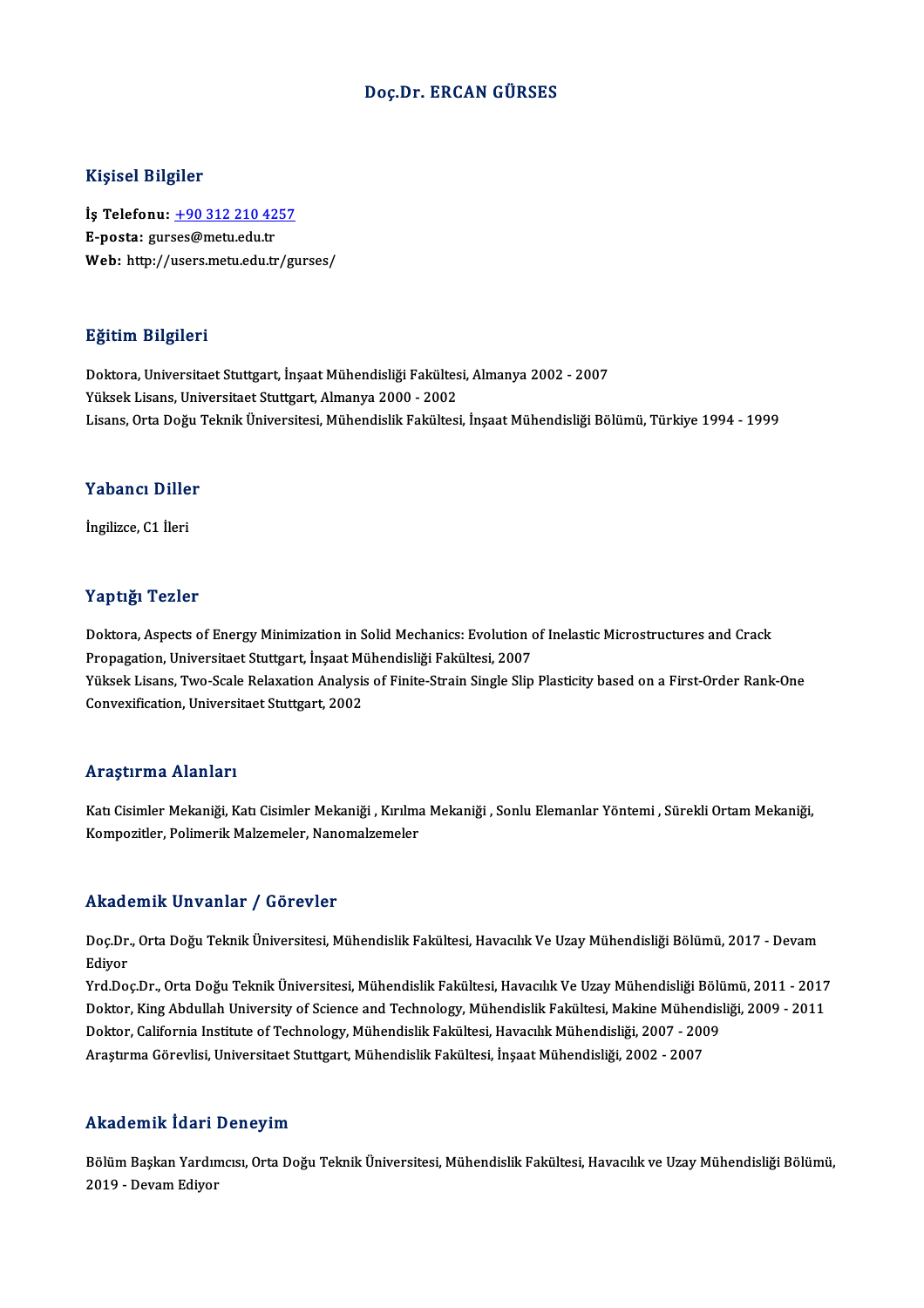#### Verdiği Dersler

DYNAMICS,Lisans,2011 -2012,2018 -2019

#### Yönetilen Tezler

Yönetilen Tezler<br>Gürses E., Modeling oxidation and plasticity induced damage in thermal barrier coatings (TBCS), Doktora,<br>E.SAİT(Öğrengi), 2020 F.SAİT(Öğrenci), 2020<br>F.SAİT(Öğrenci), 2020<br>CÖKTEPE S., CÜREKE E Gürses E., Modeling oxidation and plasticity induced damage in thermal barrier coatings (TBCS), Doktora,<br>F.SAİT(Öğrenci), 2020<br>GÖKTEPE S., GÜRSES E., Küresel mikro yapı morfolojili yarı kristal polimerlerin mikromekanik mo

F.SAİT(Öğrenci), 2020<br>GÖKTEPE S., GÜRSES E.,<br>H.Emre(Öğrenci), 2020<br>Gürses E., Experimental GÖKTEPE S., GÜRSES E., Küresel mikro yapı morfolojili yarı kristal polimerlerin mikromekanik modellenmesi, Dokto<br>H.Emre(Öğrenci), 2020<br>Gürses E., Experimental and numerical investigation of ballisticimpact behaviour of hig

H.Emre(Öğrenci), 2020<br>Gürses E., Experimental and numerical investigation of ballisticimpact behaviour of high strength aluminium plates,<br>Yüksek Lisans, G.BAŞARAN(Öğrenci), 2019

Gürses E., Development of an equivalent model of aluminum honeycomb sandwich structures subjected to transverse loads, Yüksek Lisans, O.YARDIMCI(Öğrenci), 2019 Gürses E., Development of an equivalent model of aluminum honeycomb sandwich structures subjected to transv<br>loads, Yüksek Lisans, O.YARDIMCI(Öğrenci), 2019<br>Gürses E., Development of structural optimization and neural netwo

loads, Yüksek Lisans, O.YARDIMCI(Öğrenci), 2019<br>Gürses E., Development of structural optimization and neural network design tool for buckling behaviour of<br>stringer structures under combined compression and shear loading, Y

stringer structures under combined compression and shear loading, Yüksek Lisans, A.OKUL(Öğrenci), 2019<br>Gürses E., Development of a structural design methodology for filament winding composite rocket motor case, Yüksek Lisans, Y.ERTURAN(Öğrenci), 2019 Gürses E., Development of a structural design methodology for filament winding composite rocket motor case, Yükse<br>Lisans, Y.ERTURAN(Öğrenci), 2019<br>Gürses E., Finite element modelling of tbc failure mechanisms byusing exten

Lisans, Y.ERTURAN(Öğrenci), 2019<br>Gürses E., Finite element modelling of tbc failure mech<br>zonemethod, Yüksek Lisans, S.MESUT(Öğrenci), 2019<br>Günses E. Misromeshanisal modeling of sarban nano Gürses E., Finite element modelling of tbc failure mechanisms byusing extended finite element method and cohesive<br>zonemethod, Yüksek Lisans, S.MESUT(Öğrenci), 2019<br>GÜRSES E., Micromechanical modeling of carbon nanotube-pol

zonemethod, Yüksek Lisans, S.MESUT(Öğrenci), 2019<br>GÜRSES E., Micromechanical modeling of carbon nanotube-polymer composites, Yüksek Lisans, V.TAÇ(Öğrenci), 2018 GÜRSES E., Micromechanical modeling of carbon nanotube-polymer composites, Yüksek<br>TOFFOLİ H., GÜRSES E., Density functional theory and molecular dynamics simulations of<br>polyetheretherketone and their interfaces, Yüksek Lis TOFFOLİ H., GÜRSES E., Density functional theory and molecular dynamics simulations of carbon nanotubes, polyetheretherketone and their interfaces, Yüksek Lisans, G.TORAMAN(Öğrenci), 2018<br>GÜRSES E., A study on energy trapp

polyetheretherketone and their<br>GÜRSES E., A study on energy tra<br>A.ZEMBİLÖREN(Öğrenci), 2018

GÜRSES E., A modulus gradient elasticity model for nano-reinforced composites, Doktora, H.GÜLAŞIK(Öğrenci), 2018 A.ZEMBİLÖREN(Öğrenci), 2018<br>GÜRSES E., A modulus gradient elasticity model for nano-reinforced composites, Doktora, H.GÜLAŞIK(Öğrenci), 201<br>GÜRSES E., Optimization of compliant parts of a hybrid trailing edge control surfa GÜRSES E., A modulus gradient elasticity model for<br>GÜRSES E., Optimization of compliant parts of a hy<br>vehicle, Yüksek Lisans, P.ARSLAN(Öğrenci), 2017<br>CÜRSES E. Numerical simulation of non operatio GÜRSES E., Optimization of compliant parts of a hybrid trailing edge control surface of a morphing unman:<br>vehicle, Yüksek Lisans, P.ARSLAN(Öğrenci), 2017<br>GÜRSES E., Numerical simulation of non-energetic reactive armors, Yü

vehicle, Yüksek Lisans, P.ARSLAN(Öğrenci), 2017<br>GÜRSES E., Numerical simulation of non-energetic reactive armors, Yüksek Lisans, M.CAN(Öğrenci), 2017<br>GÜRSES E., Development of an artificial neural network based analysis me GÜRSES E., Numerical simulation of<br>GÜRSES E., Development of an artii<br>Lisans, A.CANKUR(Öğrenci), 2017<br>CÜRSES E. Einite olement analysis GÜRSES E., Development of an artificial neural network based analysis method for skin-stringer structures, Yüksek<br>Lisans, A.CANKUR(Öğrenci), 2017<br>GÜRSES E., Finite element analysis and experimental study of dovetail attach

Lisans<br>GÜRSI<br>2016<br>CÜRSI GÜRSES E., Finite element analysis and experimental study of dovetail attachments, Yüksek Lisans, A.ARDA(Öğrenci),<br>2016<br>GÜRSES E., ÇÖKER D., Experimental and numerical investigation of damage process in composite laminates

2016<br>GÜRSES E., ÇÖKER D., Experimental and numerical investigation of damage process in composite laminates under low<br>velocity impact, Yüksek Lisans, Ö.TANAY(Öğrenci), 2016

#### SCI, SSCI ve AHCI İndekslerine Giren Dergilerde Yayınlanan Makaleler

CI, SSCI ve AHCI İndekslerine Giren Dergilerde Yayınlanan Makaleler<br>I. The Effect of Apical Vertebra Position on Growing Rod Treatment: A Clinical and Finite Element<br>Study SSS1<br>The Ef<br>Study<br>DURSU The Effect of Apical Vertebra Position on Growing Rod Treatment: A Clinical and Finite<br>Study<br>DURSUN G., Cetik R. M. , GÜZEL D., DEMİRKIRAN H. G. , Ramazanov R., Dede O., GÜRSES E., Yazici M.<br>Journal of Podiatric Orthonoodi

Study<br>DURSUN G., Cetik R. M. , GÜZEL D., DEMİRKIRAN H. G. , Ramazanov R., Dede O., GÜ.<br>Journal of Pediatric Orthopaedics, 2022 (SCI Expanded İndekslerine Giren Dergi)<br>Polymor interfases with sarbon nanostrustures: First pr DURSUN G., Cetik R. M. , GÜZEL D., DEMIRKIRAN H. G. , Ramazanov R., Dede O., GÜRSES E., Yazici M.<br>Journal of Pediatric Orthopaedics, 2022 (SCI Expanded Indekslerine Giren Dergi)<br>II. Polymer interfaces with carbon nanostruc

- Journal of Pediatric Orthopaedics, 2022 (SCI Expanded Indekslerine Giren Dergi)<br>Polymer interfaces with carbon nanostructures: First principles density functional theory a<br>molecular dynamics study of polyetheretherketone a Polymer interfaces with carbon nanostructures: First pr<br>molecular dynamics study of polyetheretherketone adso<br>Toraman G., Sert E., Gulasik H., Toffoli D., TOFFOLİ H., GÜRSES E.<br>COMPUTATIONAL MATERIALS SCIENCE cilt 191, 202 molecular dynamics study of polyetheretherketone adsorption on graphene<br>Toraman G., Sert E., Gulasik H., Toffoli D., TOFFOLİ H., GÜRSES E.<br>COMPUTATIONAL MATERIALS SCIENCE, cilt.191, 2021 (SCI İndekslerine Giren Dergi)<br>Deve I I. Toraman G., Sert E., Gulasik H., Toffoli D., TOFFOLİ H., GÜRSES E.<br>COMPUTATIONAL MATERIALS SCIENCE, cilt.191, 2021 (SCI İndekslerine Giren Dergi)<br>III. Development of a procedure to model the mechanical behavior of com
- COMPUTATIONAL MATERIALS SCIENCE, cilt.191, 2021 (SCI İnde<br>Development of a procedure to model the mechanical be<br>element method by considering the matrix non-linearity<br>SIV A CÜRSES E SARUNCHOČULE element method by considering the matrix non-linearity<br>ŞIK A., GÜRSES E., SABUNCUOĞLU B.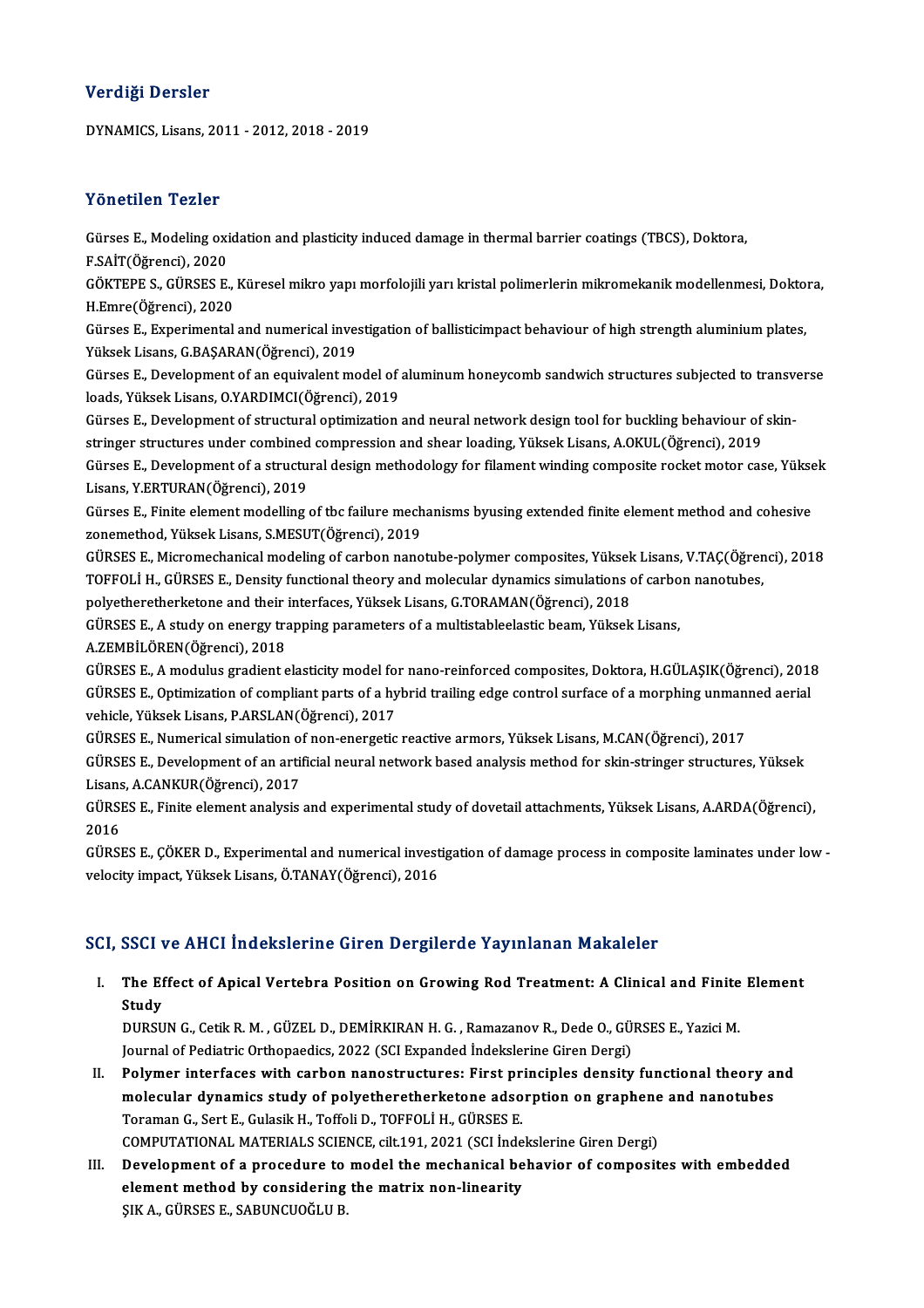COMPOSITE STRUCTURES, cilt.259, 2021 (SCI İndekslerine Giren Dergi)

- COMPOSITE STRUCTURES, cilt.259, 2021 (SCI İndekslerine Giren Dergi)<br>IV. Modeling and simulation of coupled phase transformation and stress evolution in thermal barrier<br>costings COMPOSIT<br>Modeling<br>coatings<br>Soit E. Cit Modeling and simulation<br>coatings<br>Sait F., Gürses E., Aslan O.<br>INTERNATIONAL JOURNA co<mark>atings</mark><br>Sait F., Gürses E., Aslan O.<br>INTERNATIONAL JOURNAL OF PLASTICITY, cilt.134, 2020 (SCI İndekslerine Giren Dergi)<br>Misromeshanisel modelling of sarban nanotube reinforsed somnesite material
	-

Sait F., Gürses E., Aslan O.<br>INTERNATIONAL JOURNAL OF PLASTICITY, cilt.134, 2020 (SCI İndekslerine Giren Dergi)<br>V. Micromechanical modelling of carbon nanotube reinforced composite materials with a functionally INTERNATIONAL JOU<br>Micromechanical m<br>graded interphase<br>Tas V. Gürses E graded interphase<br>Taç V., Gürses E. graded interphase<br>Taç V., Gürses E.<br>Journal of Composite Materials, cilt.53, ss.4337-4348, 2019 (SCI İndekslerine Giren Dergi)<br>A. modulus gradient model for inhemegeneeus materials with isetrenis linear el

Taç V., Gürses E.<br>Journal of Composite Materials, cilt.53, ss.4337-4348, 2019 (SCI İndekslerine Giren Dergi)<br>VI. – A modulus gradient model for inhomogeneous materials with isotropic linear elastic constituents<br>Cülesly H. Journal of Composite Materials,<br>**A modulus gradient model f**<br>Gülaşık H., Göktepe S., Gürses E.<br>European Journal of Meshaniss A modulus gradient model for inhomogeneous materials with isotropic line<br>Gülaşık H., Göktepe S., Gürses E.<br>European Journal of Mechanics, A/Solids, cilt.78, 2019 (SCI İndekslerine Giren Dergi)<br>Develepment of Belted Flange Gülaşık H., Göktepe S., Gürses E.<br>European Journal of Mechanics, A/Solids, cilt.78, 2019 (SCI İndekslerine Giren Dergi)<br>VII. Development of Bolted Flange Design Tool Based on Artificial Neural Network

- Yildirim A., Akay A. A., Gülasik H., Çöker D., Gürses E., Kayran A. Development of Bolted Flange Design Tool Based on Artificial Neural Network<br>Yildirim A., Akay A. A. , Gülasik H., Çöker D., Gürses E., Kayran A.<br>Journal of Pressure Vessel Technology, Transactions of the ASME, cilt.141, 20 Yildirim A., Akay A. A., Gülasik H., Çöker D., Gürses E., Kayran A.<br>Journal of Pressure Vessel Technology, Transactions of the ASME, cilt.141, 2019 (SCI İ:<br>VIII. A modulus gradient model for an axially loaded inhomogeneous
- Journal of Pressure Vessel Techn<br>**A modulus gradient model fo<br>Gulasuk H., Göktepe S., Gürses E.<br>MECCANICA silt 52, 83,3573,358** VIII. A modulus gradient model for an axially loaded inhomogeneous elastic rod<br>Gulasuk H., Göktepe S., Gürses E.<br>MECCANICA, cilt.53, ss.2573-2584, 2018 (SCI İndekslerine Giren Dergi)
	- Gulasuk H., Göktepe S., Gürses E.<br>MECCANICA, cilt.53, ss.2573-2584, 2018 (SCI İndekslerine Giren Dergi)<br>IX. Structural and aerodynamic analyses of a hybrid trailing edge control surface of a fully morphing<br>wing MECC.<br>Struc<br>wing Structural and aerodynamic analyses of a hybrid trailing edge control surface<br>wing<br>Gürses E., Tunçöz I. O. , Yang Y., Arslan P., Kalkan U., Tıraş H., Şahin M., Özgen S., Yaman Y.<br>JOUPMAL OF INTELLICENT MATERIAL SYSTEMS AND

wing<br>Gürses E., Tunçöz I. O. , Yang Y., Arslan P., Kalkan U., Tıraş H., Şahin M., Özgen S., Yaman Y.<br>JOURNAL OF INTELLIGENT MATERIAL SYSTEMS AND STRUCTURES, cilt.28, ss.979-991, 2017 (SCI İndekslerine<br>Giren Dergi) Gürses E., Tunçöz I. O., Yang Y., Arslan P., Kalkan U., Tıraş H., Şahin M., Özgen S., Yaman Y. JOURNAL OF INTELLIGENT MATERIAL SYSTEMS AND STRUCTURES, cilt.28, ss.979-991, 2017 (SCI Indekslerine<br>Giren Dergi)<br>X. Experimental and computational study of the damage process in CFRP composite beams under low-<br>velocity imp

Giren Dergi)<br><mark>Experimental a</mark><br>velocity impact<br>Topes O.T. Cërk Experimental and computational study<br>velocity impact<br>Topac O.T., Gözlüklü B., Gürses E., Çöker D.<br>COMPOSITES BART A APPLIED SCIENCE AN

Topac O.T., Gözlüklü B., Gürses E., Çöker D.

velocity impact<br>Topac O.T., Gözlüklü B., Gürses E., Çöker D.<br>COMPOSITES PART A-APPLIED SCIENCE AND MANUFACTURING, cilt.92, ss.167-182, 2017 (SCI İndekslerine Giren<br>Dergi) COMPOSITES PART A-APPLIED SCIENCE AND MANUFACTURING, cilt.92, ss.16<br>Dergi)<br>XI. Modeling of spherulite microstructures in semicrystalline polymers<br>Oltar H.E. Gürges E

Dergi)<br>Modeling of spheru<br>Oktay H. E. , Gürses E.<br>MECHANICS OF MATE Modeling of spherulite microstructures in semicrystalline polymers<br>Oktay H. E. , Gürses E.<br>MECHANICS OF MATERIALS, cilt.90, ss.83-101, 2015 (SCI İndekslerine Giren Dergi)<br>Constitutive modeling of stress driven grain gravıt

Oktay H. E. , Gürses E.<br>MECHANICS OF MATERIALS, cilt.90, ss.83-101, 2015 (SCI İndekslerine Giren Dergi)<br>XII. Constitutive modeling of stress-driven grain growth in nanocrystalline metals<br>CÜRSES E. Wafei H. El Saved T. MECHANICS OF MATERIALS, cil<mark>t</mark><br>Constitutive modeling of str<br>GÜRSES E., Wafai H., El Sayed T.<br>MODELLINC AND SIMIL ATION Constitutive modeling of stress-driven grain growth in nanocrystalline metals<br>GÜRSES E., Wafai H., El Sayed T.<br>MODELLING AND SIMULATION IN MATERIALS SCIENCE AND ENGINEERING, cilt.21, sa.2, 2013 (SCI İndekslerine<br>Ciron Derg

GÜRSES E., W<br>MODELLING<br>Giren Dergi)<br>A phonomol MODELLING AND SIMULATION IN MATERIALS SCIENCE AND ENGINEERING, cilt.21, sa.2, 2013<br>Giren Dergi)<br>XIII. A phenomenological two-phase constitutive model for porous shape memory alloys<br>EL SAVED T, CÜRSES E, SIDDIO A

### Giren Dergi)<br>XIII. A phenomenological two-phase constitutive model for porous shape memory alloys<br>EL SAYED T., GÜRSES E., SIDDIQ A. A phenomenological two-phase constitutive model for porous shape memory alloys<br>EL SAYED T., GÜRSES E., SIDDIQ A.<br>COMPUTATIONAL MATERIALS SCIENCE, cilt.60, ss.44-52, 2012 (SCI İndekslerine Giren Dergi)<br>A sanstitutive model

EL SAYED T., GÜRSES E., SIDDIQ A.<br>COMPUTATIONAL MATERIALS SCIENCE, cilt.60, ss.44-52, 2012 (SCI İndekslerine Giren Dergi)<br>XIV. A constitutive model of nanocrystalline metals based on competing grain boundary and grain<br> COMPUTATIONAL MATERIALS SCIENC<br>A constitutive model of nanocryst<br>interior deformation mechanisms **A constitutive mod<br>interior deformation<br>Gürses E., El Sayed T.<br>MATEPIALS LETTERS** interior deformation mechanisms<br>Gürses E., El Sayed T.<br>MATERIALS LETTERS, cilt.65, ss.3391-3395, 2011 (SCI İndekslerine Giren Dergi)<br>On evolving deformation microstructures in non sonyay partially dama Gürses E., El Sayed T.<br>MATERIALS LETTERS, cilt.65, ss.3391-3395, 2011 (SCI İndekslerine Giren Dergi)<br>XV. On evolving deformation microstructures in non-convex partially damaged solids

### MATERIALS LETTER:<br>On evolving deform<br>GÜRSES E., MIEHE C.<br>JOUPMAL OF THE ME GÜRSES E., MIEHE C.

JOURNAL OF THE MECHANICS AND PHYSICS OF SOLIDS, cilt.59, sa.6, ss.1268-1290, 2011 (SCI İndekslerine Giren<br>Dergi) JOURNAL OF THE MECHANICS AND PHYSICS OF SOLIDS, cilt.59, sa.6, ss.1268-1290, 2011 (SCI İndekslerine Gir<br>Dergi)<br>XVI. Constitutive modeling of strain rate effects in nanocrystalline and ultrafine grained polycrystals<br>Cürses

# Dergi)<br>Constitutive modeli<br>Gürses E., Tamer E. S.<br>INTERNATIONAL JOU Constitutive modeling of strain rate effects in nanocrystalline and ultrafine grained polycrystals<br>Gürses E., Tamer E. S.<br>INTERNATIONAL JOURNAL OF SOLIDS AND STRUCTURES, cilt.48, sa.10, ss.1610-1616, 2011 (SCI İndekslerine

Gürses E., Tai<br>INTERNATIO<br>Giren Dergi)<br>A veriations

Giren Dergi)<br>XVII. A variational multiscale constitutive model for nanocrystalline materials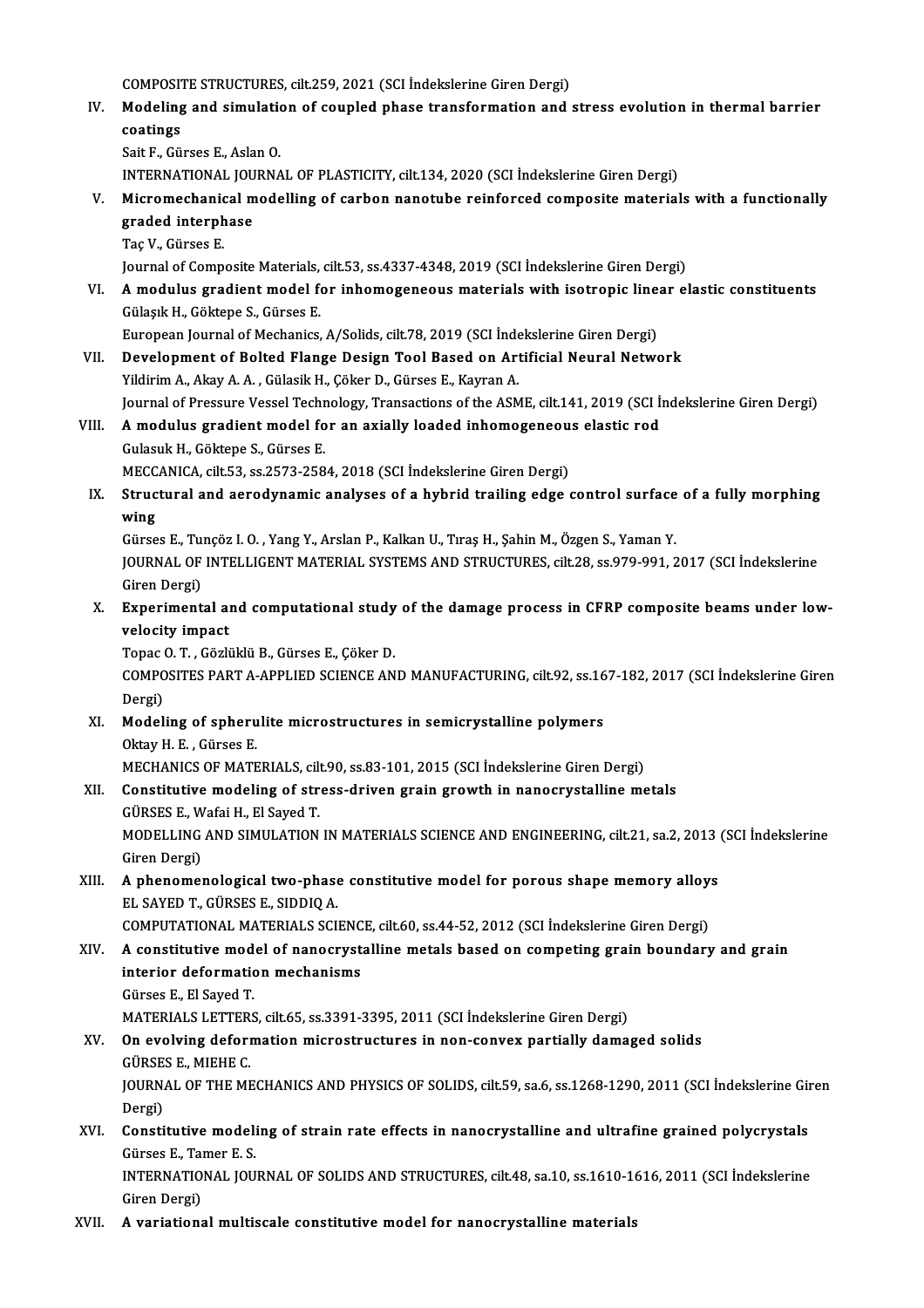GÜRSES E., EL SAYED T.<br>JOUPMAL OF THE MECH JOURNAL OF THE MECHANICS AND PHYSICS OF SOLIDS, cilt.59, sa.3, ss.732-749, 2011 (SCI İndekslerine Giren<br>Dergi) GÜRSE<br>JOURN<br>Dergi)<br>On ten JOURNAL OF THE MECHANICS AND PHYSICS OF SOLIDS, cilt.59, sa.3, ss.732-749, 2011 (SCI Inde<br>Dergi)<br>XVIII. On tension-compression asymmetry in ultrafine-grained and nanocrystalline metals<br>CUBSES E Tamor E S Dergi)<br>**On tension-compres<br>GÜRSES E., Tamer E. S.<br>COMPUTATIONAL MAT** On tension-compression asymmetry in ultrafine-grained and nanocrystalline metals<br>GÜRSES E., Tamer E. S.<br>COMPUTATIONAL MATERIALS SCIENCE, cilt.50, sa.2, ss.639-644, 2010 (SCI İndekslerine Giren Dergi)<br>Shock indused substain GÜRSES E., Tamer E. S.<br>COMPUTATIONAL MATERIALS SCIENCE, cilt.50, sa.2, ss.639-644, 2010 (SCI İndekslerine Giren Dergi)<br>XIX. Shock-induced subgrain microstructures as possible homogenous sources of hot spots and initiation<br> COMPUTATIONAL MATERIALS SCI<br>Shock-induced subgrain micro<br>sites in energetic polycrystals<br>PIMOLLL CÜBSES E OPTIZ M Shock-induced subgrain mion<br>sites in energetic polycryst:<br>RIMOLI J., GÜRSES E., ORTIZ M.<br>PHYSICAL PEVIEW P. silt 91, SO sites in energetic polycrystals<br>RIMOLI J., GÜRSES E., ORTIZ M.<br>PHYSICAL REVIEW B, cilt.81, sa.1, 2010 (SCI İndekslerine Giren Dergi)<br>A semputational framework of three dimensional senfiguratio RIMOLI J., GÜRSES E., ORTIZ M.<br>PHYSICAL REVIEW B, cilt.81, sa.1, 2010 (SCI İndekslerine Giren Dergi)<br>XX. A computational framework of three-dimensional configurational-force-driven brittle crack<br>nronogation PHYSICAL REV<br>A computation<br>propagation **A computational fr<br>propagation<br>GÜRSES E., MIEHE C.<br>COMPUTER METHOD** propagation<br>GÜRSES E., MIEHE C.<br>COMPUTER METHODS IN APPLIED MECHANICS AND ENGINEERING, cilt.198, ss.1413-1428, 2009 (SCI İndekslerine GÜRSES E., M<br>COMPUTER M<br>Giren Dergi)<br>A rebust als COMPUTER METHODS IN APPLIED MECHANICS AND ENGINEERING, cilt.198, ss.1413-1428, 2009 (SCI İndekslerine<br>Giren Dergi)<br>XXI. A robust algorithm for configurational-force-driven brittle crack propagation with R-adaptive mesh **Giren Dergi<br>A robust a<br>alignment<br>MIEUE G G** A robust algorithm<br>alignment<br>MIEHE C., GÜRSES E.<br>INTERNATIONAL JOL alignment<br>MIEHE C., GÜRSES E.<br>INTERNATIONAL JOURNAL FOR NUMERICAL METHODS IN ENGINEERING, cilt.72, sa.2, ss.127-155, 2007 (SCI MIEHE C., GÜRSES E.<br>INTERNATIONAL JOURNA<br>İndekslerine Giren Dergi) INTERNATIONAL JOURNAL FOR NUMERICAL METHODS IN ENGINEERING, cilt.72, sa.2, ss.127-155, 2007 (SCI<br>Indekslerine Giren Dergi)<br>XXII. A computational framework of configurational-force-driven brittle fracture based on increment Indekslerine Giren Dergi)<br>XXII. A computational framework of configurational-force-driven brittle fracture based on incremental<br>energy minimization MıeheC.,GürsesE.,BırkleM. energy minimization<br>Miehe C., Gürses E., Bırkle M.<br>INTERNATIONAL JOURNAL OF FRACTURE, cilt.145, sa.4, ss.245-259, 2007 (SCI İndekslerine Giren Dergi)<br>Analysis of material instabilities in inglastis salids by instamantal an Miehe C., Gürses E., Birkle M.<br>INTERNATIONAL JOURNAL OF FRACTURE, cilt.145, sa.4, ss.245-259, 2007 (SCI İndekslerine Giren Dergi)<br>XXIII. Analysis of material instabilities in inelastic solids by incremental energy minimiza INTERNATIONAL JOURNAL OF FRACTURE, cilt.145, sa.4, ss.245-259, 2007 (SCI İndeksler<br>Analysis of material instabilities in inelastic solids by incremental energy min<br>relaxation methods: evolving deformation microstructures i XXIII. Analysis of material instabilities in inelastic solids by incremental energy minimization and relaxation methods: evolving deformation microstructures in finite plasticity<br>MIEHE C.. LAMBRECHT M., GÜRSES E. relaxation methods: evolving deformation microstructures in finite plasticity<br>MIEHE C., LAMBRECHT M., GÜRSES E.<br>JOURNAL OF THE MECHANICS AND PHYSICS OF SOLIDS, cilt.52, sa.12, ss.2725-2769, 2004 (SCI İndekslerine Giren<br>Per

MIEHE<br>JOURN.<br>Dergi)

# Dergi)<br>Diğer Dergilerde Yayınlanan Makaleler

Iger Dergilerde Yayınlanan Makaleler<br>I. A Two-Level Homogenization Approach for Polymer Nanocomposites with Coated Inclusions<br>CÜZELD CÜREES E A Two-Level Homo<br>GÜZEL D., GÜRSES E.<br>Presedia Structural L A Two-Level Homogenization Approach for Polymer Nanocomposites with Coat<br>GÜZEL D., GÜRSES E.<br>Procedia Structural Integrity, cilt.35, ss.34-41, 2022 (Diğer Kurumların Hakemli Dergileri)<br>Weight reduction of an unmanned aeria

Procedia Structural Integrity, cilt.35, ss.34-41, 2022 (Diğer Kurumların Hakemli Dergileri)

GÜZEL D., GÜRSES E.<br>Procedia Structural Integrity, cilt.35, ss.34-41, 2022 (Diğer Kurumların Hakemli Dergileri)<br>II. Weight reduction of an unmanned aerial vehicle pylon fitting by topology optimization and additive<br>manufac Yilmaz F., Şahin M., Gürses E.

Journal of Additive Manufacturing Technologies, cilt.1, sa.2, ss.1-5, 2021 (Diğer Kurumların Hakemli Dergileri)

Vilmaz F., Şahin M., Gürses E.<br>Journal of Additive Manufacturing Technologies, cilt.1, sa.2, ss.1-5, 2021 (Diğer Kurumların<br>III. Decamber Morphing Concepts by Using a Hybrid Trailing Edge Control Surface<br>Vaman V. Tunggal O Journal of Additive Manufacturing Technologies, cilt.1, sa.2, ss.1-5, 2021 (Diğer Kurumlar<br>Decamber Morphing Concepts by Using a Hybrid Trailing Edge Control Surface<br>Yaman Y., Tuncoz I. O. , Yang Y., Arslan P., Kalkan U., Decamber Morphing Concepts by Using a Hybrid Trailing Edg<br>Yaman Y., Tuncoz I. O. , Yang Y., Arslan P., Kalkan U., Tiras H., Gürses E<br>AEROSPACE, cilt.2, ss.482-504, 2015 (ESCI İndekslerine Giren Dergi)<br>Analytical and numari Yaman Y., Tuncoz I. O. , Yang Y., Arslan P., Kalkan U., Tiras H., Gürses E., Şahin M., Özgen S.<br>AEROSPACE, cilt.2, ss.482-504, 2015 (ESCI İndekslerine Giren Dergi)<br>IV. Analytical and numerical methods for finite-strain

### AEROSPACE, cilt.2, ss.482-504, 2015 (E.<br>Analytical and numerical methods<br>Gürses E., Mainik A., Miehe C., Mielke A. Lecture Notes in Applied and Computational Mechanics, cilt.2006, sa.28, ss.491-529, 2006 (Diğer Kurumların Hakemli Dergileri) Gürses E., Mainik A<br>Lecture Notes in A<sub>l</sub><br>Hakemli Dergileri)

### Kitap & Kitap Bölümleri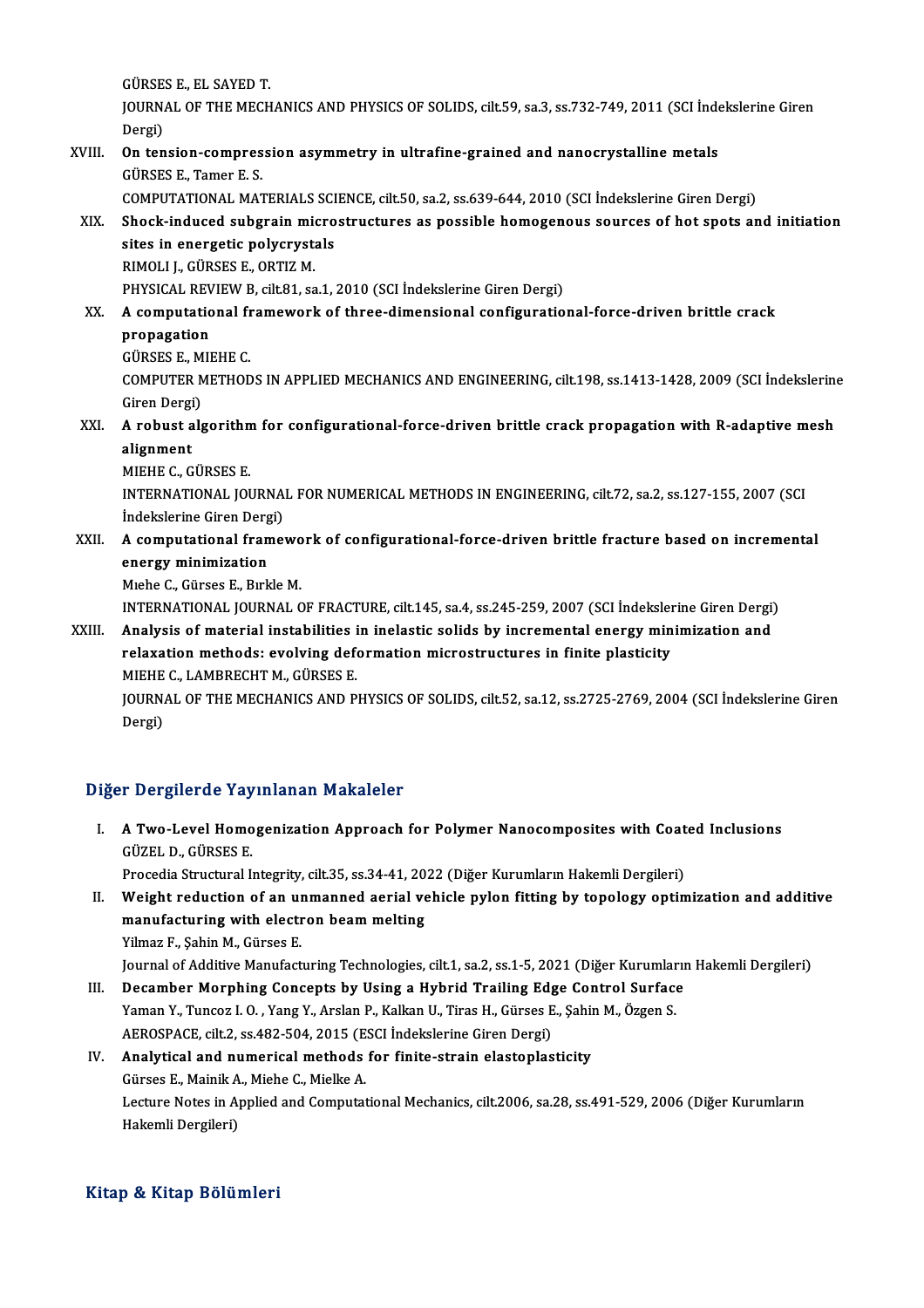I. Modeling of a Three-Dimensional Spherulite Microstructure in Semicrystalline Polymers<br>Oltav H. E. Günee F Modeling of a Three<br>Oktay H. E. , Gürses E.<br>Numerisel Methemeti

Oktay H. E. , Gürses E.<br>Numerical Mathematics and Advanced Applications, M. Manguoğlu,M. Tezer-Sezgin,S. Göktepe,Ö. Uğur, Editör, Oktay H. E. , Gürses E.<br>Numerical Mathematics and Advanced Applications,<br>Springer, London/Berlin , Berlin, ss.567-574, 2016<br>Eunenimental and Computational Investigation

II. Experimental and Computational Investigation of Out-of-Plane Low Velocity Impact Behavior of CFRP Composite Plates Springer, London/Berlin ,<br>Experimental and Comp<br>CFRP Composite Plates<br>TOBAC Ö.T. TASDEMIR R

TOPAÇÖ.T. ,TAŞDEMİRB.,GÖZLÜKLÜB.,GÜRSESE.,ÇÖKERD. Failure and Damage Evolution Volume 8 Proceedings of the 2015 Annual Conference on Experimental and Applied TOPAÇ Ö. T. , TAŞDEMİR B., GÖZLÜKLÜ B., GÜRSES E., ÇÖKER D.<br>Failure and Damage Evolution Volume 8 Proceedings of the 2015 Annual Conference on E.<br>Mechanics, Beese, Allison M., Zehnder, Alan T., Xia, Shuman, Editör, Springe Failure and Damage Evolution Volume 8 Proceedings of the 2015 Annual Conference on Experimental and A<br>Mechanics, Beese, Allison M., Zehnder, Alan T., Xia, Shuman, Editör, Springer, ss.9-16, 2016<br>III. Experimental and Compu

# Mechanics, Beese, Allison<br>Experimental and Comp<br>CFRP Composite Plates<br>Tance T. Tosdomir B. Corl Experimental and Computational Investigation of<br>CFRP Composite Plates<br>Topac T., Tasdemir B., Gozluklu B., GÜRSES E., ÇÖKER D.<br>Enasture Fatisue Failure and Damase Euclution Volume

CFRP Composite Plates<br>Topac T., Tasdemir B., Gozluklu B., GÜRSES E., ÇÖKER D.<br>Fracture Fatigue Failure and Damage Evolution Volume 8, Allison M. Beese, Alan T. Zehnder, Shuman Xia, Editör, Springer, ss.9-16,2016

IV. Analytical and Numerical Methods for Finite Strain Elastoplasticity Springer, ss.9-16, 2016<br>Analytical and Numerical Methods for<br>GÜRSES E., MAINIK A., MIEHE C., MIELKE A.<br>Multifield problems in Fluid and Solid Mosh Multifield problems in Fluid and Solid Mechanics, Helmig, R., Mielke, A., Wohlmuth, B., Editör, Springer, ss.491-529, 2006 GÜRSI<br>Multifi<br>2006

#### Hakemli Kongre / Sempozyum Bildiri Kitaplarında Yer Alan Yayınlar

akemli Kongre / Sempozyum Bildiri Kitaplarında Yer Alan Yayınlar<br>I. A Two-Level Homogenization Method for Coated Inclusion Problem in Elasticity<br>Cüzel D Cüpses E SINIT ROLLEY 7 CO.<br>A Two-Level Homo<br>GÜZEL D., GÜRSES E.<br>11th ANKARA INTER A Two-Level Homogenization Method for Coated Inclusion Problem in Elasticity<br>GÜZEL D., GÜRSES E.<br>11th ANKARA INTERNATIONAL AEROSPACE CONFERENCE, Ankara, Türkiye, 08 Eylül 2021<br>Determination of the 1st buskling and collange GÜZEL D., GÜRSES E.<br>11th ANKARA INTERNATIONAL AEROSPACE CONFERENCE, Ankara, Türkiye, 08 Eylül 2021<br>II. Determination of the 1st buckling and collapse loads for integrally stiffened panels by artificial 11th ANKARA INTERNATIONAL AEROSPACE CONFERENCE, An<br>Determination of the 1st buckling and collapse loads for<br>neural network and design of experiment methodology neural network and design of experiment methodology<br>Güzel S. G., Gürses E.

10th EASN International Conference on Innovation in Aviation and Space to the Satisfaction of the European Güzel Ș. G. , Gürses E.<br>10th EASN International Conference on Innovation in Aviation a<br>Citizens, EASN 2020, Virtual, Online, 2 - 04 Eylül 2020, cilt.1024<br>Anafarlı, Hatarajan Mikrovanının Cak Soviyali Hamajanlı 10th EASN International Conference on Innovation in Aviation and Space to the Satisfaction of the Euro<br>Citizens, EASN 2020, Virtual, Online, 2 - 04 Eylül 2020, cilt.1024<br>III. Arafazlı, Heterojen Mikroyapının Çok Seviyeli H

Citizens, EASN 202<br><mark>Arafazlı, Heteroj</mark><br>Güzel D., Gürses E.<br>VIII, Hlusel Havarlı Arafazlı, Heterojen Mikroyapının Çok Seviyeli Homojenleştirme Yaklaşımı ile Mode<br>Güzel D., Gürses E.<br>VIII. Ulusal Havacılık ve Uzay Konferansı (UHUK), Ankara, Türkiye, 9 - 11 Eylül 2020, ss.1-12<br>Nanakamnazit Malzamalarin E

### Güzel D., Gürses E.<br>VIII. Ulusal Havacılık ve Uzay Konferansı (UHUK), Ankara, Türkiye, 9 - 11 Eylül 2020, ss.1-12<br>IV. Nanokompozit Malzemelerin Elastik Özelliklerinin Gömülü Eleman Yöntemi ile Hesaplanması<br>Altay A. E., VIII. Ulusal Havacılık<br><mark>Nanokompozit Mal</mark><br>Altay A. E. , Gürses E.<br>VIII. Illusal Havasılık Nanokompozit Malzemelerin Elastik Özelliklerinin Gömülü Eleman Yöntemi ile He<br>Altay A. E. , Gürses E.<br>VIII. Ulusal Havacılık ve Uzay Konferansı (UHUK), Ankara, Türkiye, 9 - 11 Eylül 2020, ss.1-7<br>Davalanmant of a modaling s

Altay A. E. , Gürses E.<br>V. Ulusal Havacılık ve Uzay Konferansı (UHUK), Ankara, Türkiye, 9 - 11 Eylül 2020, ss.1-7<br>V. Development of a modeling strategy to improve the embedded element method in composites<br>modeling in c VIII. Ulusal Havacılık ve Uzay Konferansı (UHUK), Ankara, Türkiye, 9 - 11 Eylül 2020, ss.1-7<br>Development of a modeling strategy to improve the embedded element method<br>modeling in case of matrix nonlinearity<br>SIK A., GÜRSES Development of a modeling stra<br>modeling in case of matrix nonli<br>ŞIK A., GÜRSES E., SABUNCUOĞLU B.<br>Eihremed Conference Leuven, Belgil

Fibremod Conference, Leuven, Belçika, 9 - 12 Aralık 2019

- SIK A., GÜRSES E., SABUNCUOĞLU B.<br>Fibremod Conference, Leuven, Belçika, 9 12 Aralık 2019<br>VI. Structural Analysis and Design on Composite Rocket Motor Case<br>Entures V. Cürses E Fibremod Conferenc<br>Structural Analysis<br>Erturan Y., Gürses E.<br>10th Ankara Internat Structural Analysis and Design on Composite Rocket Motor Case<br>Erturan Y., Gürses E.<br>10th Ankara International Aerospace Conference, Ankara, Türkiye, 18 - 20 Eylül 2019<br>A miaromaskanisally based multi seale model for semi e Erturan Y., Gürses E.<br>10th Ankara International Aerospace Conference, Ankara, Türkiye, 18 - 20 Eylül 2019<br>VII. A micromechanically based multi-scale model for semi-crystalline polymers<br>Oltay H. E. Gürses E. Gältane S.
- 10th Ankara International Aerosp<br>**A micromechanically based m**<br>Oktay H. E., Gürses E., Göktepe S.<br>Peysand 2010, Ankara Türkiye 9. VII. A micromechanically based multi-scale model for semi-crystalline polymers<br>Oktay H. E., Gürses E., Göktepe S.<br>Beyond 2019, Ankara, Türkiye, 9 - 11 Eylül 2019, ss.51

### Oktay H. E. , Gürses E., Göktepe S.<br>Beyond 2019, Ankara, Türkiye, 9 - 11 Eylül 2019, ss.51<br>VIII. ÇOK FAZLI MALZEMELERİN DÜZLEMSEL ARAYÜZLERLE HOMOJENLEŞTİRİLMESİ: KİNEMATİK<br>ILYUMI II YAKLASIM Beyond 2019, Ankara, "<br>ÇOK FAZLI MALZEMI<br>UYUMLU YAKLAŞIM<br>Oktav H. E. CÜBSES E ÇOK FAZLI MALZEMELERİN DÜ<br>UYUMLU YAKLAŞIM<br>Oktay H. E. , GÜRSES E., GÖKTEPE S.<br>21 Hlucel Melsail: Kongresi Türkiy UYUMLU YAKLAŞIM<br>Oktay H. E. , GÜRSES E., GÖKTEPE S.<br>21. Ulusal Mekanik Kongresi, Türkiye, 2 - 06 Eylül 2019

IX. High Velocity Impact Response of High Strength Aluminum Using LS DYNA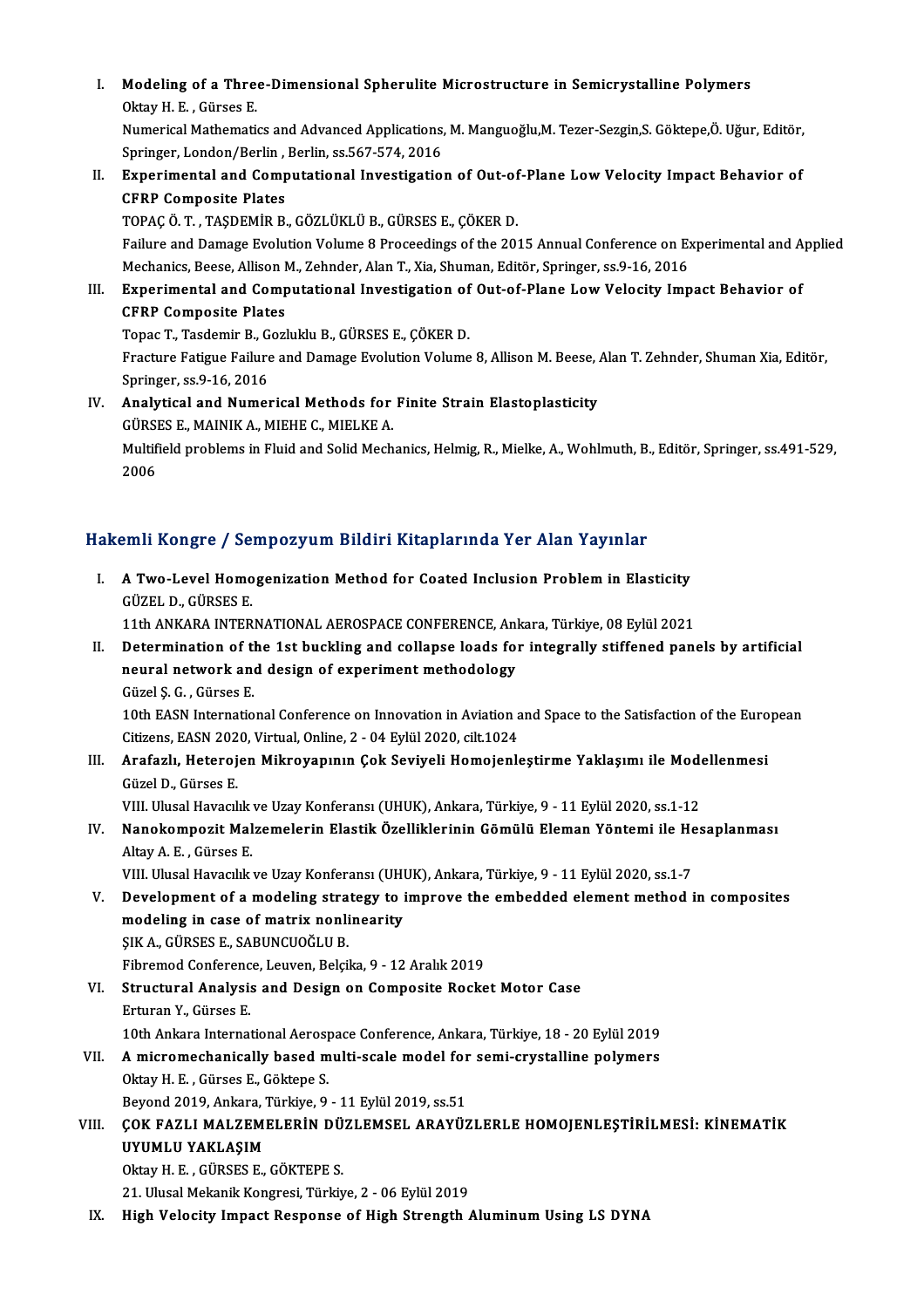BAŞARAN G., ÖZBAYRMOĞLU E., BÜTÜN O., ÖNEY E., GÜRSES E.<br>12th European I S DYNA Conference, Ayusturya 14, 16 Mayıs. BAŞARAN G., ÖZBAYRMOĞLU E., BÜTÜN O., ÖNEY E., GÜRSES E.<br>12th European LS DYNA Conference, Avusturya, 14 - 16 Mayıs 2019<br>Einite Element Modelling of TBC Esilure Mechanisme bu Hein BAŞARAN G., ÖZBAYRMOĞLU E., BÜTÜN O., ÖNEY E., GÜRSES E.<br>12th European LS DYNA Conference, Avusturya, 14 - 16 Mayıs 2019<br>X. Finite Element Modelling of TBC Failure Mechanisms by Using XFEM and CZM<br>Pectangi S.M. GÜRSES E. G 12th European LS DYNA Conference<br>Finite Element Modelling of TBC<br>Bostanci S. M., GÜRSES E., ÇÖKER D.<br>1st International Werksbop on Blast Finite Element Modelling of TBC Failure Mechanisms by Using XFEM and CZM<br>Bostanci S. M. , GÜRSES E., ÇÖKER D.<br>1st International Workshop on Plasticity, Damage and Fracture of Engineering Materials (IWPDF), Ankara,<br>Türkiye Bostanci S. M. , GÜRSES E., ÇÖKER D.<br>1st International Workshop on Plasticity, Damag<br>Türkiye, 22 - 23 Ağustos 2019, cilt.21, ss.91-100<br>Davelopment of Structural Noural Notwork 1st International Workshop on Plasticity, Damage and Fracture of Engineering Materials (IWPDF), Ankara,<br>Türkiye, 22 - 23 Ağustos 2019, cilt.21, ss.91-100<br>XI. Development of Structural Neural Network Design Tool for Bucklin Türkiye, 22 - 23 Ağustos 2019, cilt.21, ss.91-100<br>Development of Structural Neural Network Design Tool for B<br>Structures Under Combined Compression and Shear Loading<br>Olal A. Gürees E **Development of<br>Structures Unde<br>Okul A., Gürses E.<br>ASME 2019 Interi** Structures Under Combined Compression and Shear Loading<br>Okul A., Gürses E.<br>ASME 2018 International Mechanical Engineering Congress Exposition, Pennsylvania, Amerika Birleşik Devletleri, 9<br>15 Kasım 2019 Okul A., Gürses E.<br>ASME 2018 Inter<br>- 15 Kasım 2018<br>Miaromashanis ASME 2018 International Mechanical Engineering Congress Exposition, Pennsy<br>- 15 Kasım 2018<br>XII. Micromechanical Characterization of Nanotube Reinforced Polymers<br>Tee V. Gürees E - 15 Kasım 2018<br>XII. Micromechanical Characterization of Nanotube Reinforced Polymers<br>Taç V., Gürses E. Micromechanical Characterization of Nanotube Reinforced Polymers<br>Taç V., Gürses E.<br>1st International Conference on Advances in Mechanical and Mechatronics Engineering ICAMMEN 2018, Ankara,<br>Türkiye 8, .09 Kesum 2018. Taç V., Gürses E.<br>1st International Conferenc<br>Türkiye, 8 - 09 Kasım 2018<br>A functionally graded mı 1st International Conference on Advances in Mechanical and Mechatronics Engineering ICAMMEN 2018, Ankara,<br>Türkiye, 8 - 09 Kasım 2018<br>XIII. A functionally graded multi-phase micromechanical model for carbon nanotube-pol Türkiye, 8 - 09 K<br><mark>A functionally</mark><br>Taç V., Gürses E.<br><sup>Oth Multiacelo M</sup> A functionally graded multi-phase micromechanical model for carbon nanotube-polyn<br>Taç V., Gürses E.<br>9th Multiscale Materials Modeling (MMM) Conference, Osaka, Japonya, 28 Ekim - 02 Kasım 2018<br>Mianomechanical Modelling of C Taç V., Gürses E.<br>9th Multiscale Materials Modeling (MMM) Conference, Osaka, Japonya, 28 Ekim - 02 Kasım 2018<br>XIV. Micromechanical Modelling of Carbon Nanotube Reinforced Composite Materials with a Functionally<br>Craded 9th Multiscale Materia<br>Micromechanical M<br>Graded Interphase Micromechanical Modelling<br>Graded Interphase<br>Gülaşık H., Göktepe S., Gürses E.<br>SES 2019 Madrid İspanya 10 Graded Interphase<br>Gülaşık H., Göktepe S., Gürses E.<br>SES 2018, Madrid, İspanya, 10 - 12 Ekim 2018, ss.1 Gülaşık H., Göktepe S., Gürses E.<br>SES 2018, Madrid, İspanya, 10 - 12 Ekim 2018, ss.1<br>XV. Yüksek Hızda Mermi Çarpışma Durumunda Zırh Kombinasyonlarının Sayısal Olarak İncelenmesi<br>Reseren G. Gürses E SES 2018, Madrid, İsp<br>**Yüksek Hızda Mern**<br>Başaran G., Gürses E.<br>VII Hlusel Hayasılık v Yüksek Hızda Mermi Çarpışma Durumunda Zırh Kombinasyonlarının Sayısal<br>Başaran G., Gürses E.<br>VII. Ulusal Havacılık ve Uzay Konferansı (UHUK), Samsun, Türkiye, 12 - 14 Eylül 2018<br>Einite alamant modalling of TBC failure mocha Başaran G., Gürses E.<br>VII. Ulusal Havacılık ve Uzay Konferansı (UHUK), Samsun, Türkiye, 12 - 14 Eylı<br>XVI. Finite element modelling of TBC failure mechanisms by using XFEM<br>Pestancı S.M. Gürses E. Göker D. VII. Ulusal Havacılık ve Uzay Konfe<br>Finite element modelling of TB<br>Bostancı S. M. , Gürses E., Çöker D.<br>ASME 2018 International Moshani Finite element modelling of TBC failure mechanisms by using XFEM<br>Bostancı S. M. , Gürses E., Çöker D.<br>ASME 2018 International Mechanical Engineering Congress and Exposition, IMECE 2018, Pennsylvania, Amerika<br>Pirlesik Devle Bostancı S. M. , Gürses E., Çöker D.<br>ASME 2018 International Mechanical Engine<br>Birleşik Devletleri, 9 - 15 Kasım 2018, cilt.1<br>EYRERIMENTAL, STUDY AND EINITE EL ASME 2018 International Mechanical Engineering Congress and Exposition, IMECE 2018, Pennsylva<br>Birleşik Devletleri, 9 - 15 Kasım 2018, cilt.1<br>XVII. EXPERIMENTAL STUDY AND FINITE ELEMENT ANALYSIS OF DOVETAIL ATTACHMENTS Birleşik Devletleri, 9 - 15 Kasım 2018, cilt.<br>EXPERIMENTAL STUDY AND FINITE<br>Akay A. A. , Çöker D., Kayran A., Gürses E.<br>ASME International Mechanisal Engineeri EXPERIMENTAL STUDY AND FINITE ELEMENT ANALYSIS OF DOVETAIL ATTACHMENTS<br>Akay A. A. , Çöker D., Kayran A., Gürses E.<br>ASME International Mechanical Engineering Congress and Exposition, Tama, Japonya, 3 - 09 Kasım 2017<br>DEVELOP Akay A. A. , Çöker D., Kayran A., Gürses E.<br>ASME International Mechanical Engineering Congress and Exposition, Tama, Japonya, 3 - 09 Kasım 2017<br>XVIII. DEVELOPMENT OF ARTIFICIAL NEURAL NETWORK BASED DESIGN TOOL FOR AIRC ASME International Mechanical Engineering Congress and Exposition, Tama, Japonya, 3 - 09 Ka<br>DEVELOPMENT OF ARTIFICIAL NEURAL NETWORK BASED DESIGN TOOL FOR AIRCF<br>BOLTED FLANGE CONNECTION SUBJECT TO COMBINED AXIAL AND MOMENT Sanli T.V., Gürses E., Çöker D., Kayran A. ASME International Mechanical Engineering Congress and Exposition, Tama, Japonya, 3 - 09 Kasım 2017 Sanli T. V. , Gürses E., Çöker D., Kayran A.<br>ASME International Mechanical Engineering Congress and Exposition, Tama, Japonya, 3 - 09 Kasım 2017<br>XIX. A comparative study of the polymer-nanotube interface through a reac functional theory<br>Toffoli H., Gürses E., Gülaşık H., Konuk M., Sert E., Toraman G. A comparative study of the polymer-nanotube interfactional theory<br>Toffoli H., Gürses E., Gülaşık H., Konuk M., Sert E., Toraman G.<br>International Symposium on Chamistry via Computation, Ank International Symposium on Chemistry via Computation, Ankara, Türkiye, 30 Ekim 2017 Toffoli H., Gürses E., Gülaşık H., Konuk M., Sert E., Toraman G.<br>International Symposium on Chemistry via Computation, Ankara, Türkiye, 30 Ekim 2017<br>XX. Development of an Artificial Neural Network Based Analysis Method for International Sympo<br>Development of a<br>Cankur A., Gürses E.<br>7th EASN Internatio Development of an Artificial Neural Network Based Analysis Method for Skin-Stringer Structures<br>Cankur A., Gürses E.<br>7th EASN International Conference on Innovation in European Aeronautics Research, Warszawa, Polonya, 26 - Cankur A., Gürses E.<br>7th EASN International Conference on Innovation in European Aeronautics Research, Warszawa, Polonya, 26 - 29<br>Eylül 2017 7th EASN International Conference on Innovation in European Aeronautics Research, Warszawa, Polonya, 26 - 29<br>Eylül 2017<br>XXI. Laminated Shell Modeling of Sandwich Beams with Ramp Region Under Four Point Bending Loading<br>via Eylül 2017<br>Laminated Shell Modeling o<br>via Structural Optimization<br><sup>Vondumer O. Gürsse E</sup> Laminated Shell Mo<br>via Structural Optin<br>Yardımcı O., Gürses E.<br>7th FASN Internations via Structural Optimization<br>Yardımcı O., Gürses E.<br>7th EASN International Conference on Innovation in European Aeronautics Research, Warszawa, Polonya, 26 - 29<br>Fylül 2017 Yardımcı O.<br>7th EASN Ir<br>Eylül 2017<br>Ontimizati 7th EASN International Conference on Innovation in European Aeronautics Research, Warszawa, Po<br>Eylül 2017<br>XXII. Optimization of Compliant Parts of a Trailing Edge Control Surface of a Morphing Wing Eylül 2017<br><mark>Optimization of C</mark><br>Arslan P., Gürses E.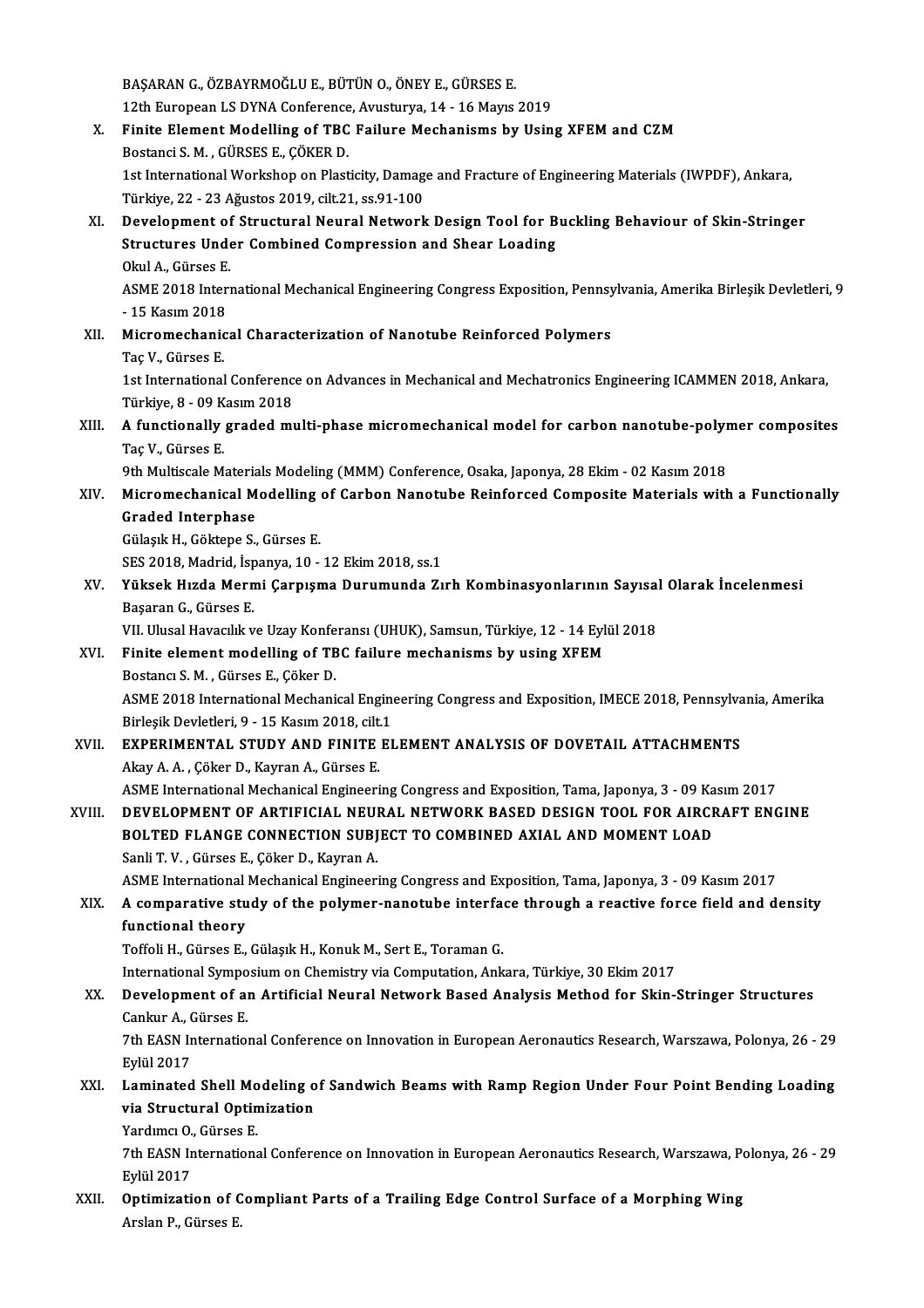|              | 9th Ankara International Aerospace Conference, Ankara, Türkiye, 20 - 22 Eylül 2017                                      |
|--------------|-------------------------------------------------------------------------------------------------------------------------|
| XXIII.       | Alternative Finite Element Based Modeling Apporaches for Carbon Nanotubes<br>KOCA O., GÜLAŞIK H., GÜRSES E.             |
|              | 9th Ankara International Aerospace Conference, Ankara, Türkiye, 20 - 22 Eylül 2017                                      |
| XXIV.        | Implementation of the Submodelling Technique on the Dovetail Attachments"                                               |
|              | Akay A. A., Çöker D., Kayran A., Gürses E.                                                                              |
|              | 9th Ankara International Aerospace Conference, Ankara, Türkiye, 20 - 22 Eylül 2017                                      |
| XXV.         | An Artificial Neural Network Based Analysis Method for Skin-Stringer Structures<br><b>CANKUR A, GÜRSES E</b>            |
|              | 9th Ankara International Aerospace Conference, Ankara, Türkiye, 20 - 22 Eylül 2017                                      |
| XXVI.        | Molecular Dynamics Simulations of Carbon Nanotube Reinforced Polymer Composites                                         |
|              | Toraman G., Konuk M., Sert E., Toffoli H., Gülaşık H., Gürses E.                                                        |
|              | 9th Ankara International Aerospace Conference, Ankara, Türkiye, 20 - 22 Eylül 2017                                      |
| XXVII.       | A Study on Energy Trapping Parameters of a Multistable Elastic Beam                                                     |
|              | Zembilören A., Gürses E.                                                                                                |
|              | 9th Ankara International Aerospace Conference, Ankara, Türkiye, 20 - 22 Eylül 2017                                      |
| XXVIII.      | Equivalent Model of a Sandwich Beam With Ramp Region Under Four Point Bending via Genetic<br>Algorithm                  |
|              | YARDIMCI O., GÜRSES E.                                                                                                  |
|              | 9th Ankara International Aerospace Conference, Ankara, Türkiye, 20 - 22 Eylül 2017                                      |
| XXIX.        | Micromechanically Motivated Modeling of Semicrystalline Polymers                                                        |
|              | Oktay H. E., Gürses E., Göktepe S.                                                                                      |
|              | XIV International Conference on Computational Plasticity COMPLAS, Barcelona, İspanya, 5 - 07 Eylül 2017                 |
| XXX.         | Kirişle Güçlendirilmiş Kabuk Yapılar İçin Yapay Sinir Ağ Bazlı Analiz Yöntemi Geliştirilmesi                            |
|              | <b>CANKUR A, GÜRSES E</b>                                                                                               |
|              | XX. Ulusal Mekanik Kongresi, Bursa, Türkiye, 5 - 09 Eylül 2017                                                          |
| XXXI.        | Damage Progression and Delamination Speeds in CFRP Under Impact Loading                                                 |
|              | BOZKURT M. O., TOPAÇ Ö. T., GÜRSES E., ÇÖKER D.                                                                         |
|              | 20th International Conference on Composite Struc- tures ICCS 20, Paris, Fransa, 4 - 07 Eylül 2017                       |
| XXXII.       | Multi-Scale Modelling of Carbon Nanotube Reinforced Polymer Composites                                                  |
|              | Toraman G., Konuk M., Gülaşık H., Sert E., Toffoli H., Gürses E.                                                        |
|              | Materials Resistant to Extreme Conditions for Future Energy Systems, Kyyiv, Ukrayna, 12 - 14 Haziran 2017               |
| XXXIII.      | Numerical Study of High Velocity Impact Response of Veicle Armor Combination Using LS DYNA                              |
| XXXIV.       | Başaran G., GÜRSES E.                                                                                                   |
|              | 11th European LS DYNA Conference, Salzburg, Avusturya, 9 - 11 Mayıs 2017                                                |
|              | Birden Fazla Kararlı Hale Sahip Elastik Bİr Kirişin Enerji Tuzaklama Miktarını Etkileyen<br>Parametrelerin Belirlenmesi |
|              | ZEMBİLÖREN A., GÜRSES E.                                                                                                |
|              | 8. Savunma Teknolojileri Kongresi Kongresi (SAVTEK), Türkiye, 12 - 14 Ekim 2016                                         |
| XXXV.        | Bal Peteği Dolguya Sahip Sandviç Yapıların Bükme Yükü Altındaki Davranışlarının Karşılaştırılması                       |
|              | YARDIMCI O., GÜRSES E.                                                                                                  |
|              | VI. Ulusal Havacılık ve Uzay Konferansı (UHUK), Kocaeli, Türkiye, 28 - 30 Eylül 2016                                    |
| <b>XXXVI</b> | Eksenel Kesme ve Moment Yükü Altındaki Flanşlar İçin Yapay Sinir Ağına Dayalı Cıvatalı Flanş                            |
|              | Tasarım Aracı Geliştirilmesi                                                                                            |
|              | Şanlı V., Akay A. A., Yıldırım A., Gürses E., Çöker D., Kayran A.                                                       |
|              | VI. Ulusal Havacılık ve Uzay Konferansı (UHUK), Kocaeli, Türkiye, 28 - 30 Eylül 2016                                    |
| XXXVII.      | EXPERIMENTAL AND NUMERICAL INVESTIGATION OF IMPACT INDUCED DAMAGE PROGRESSION IN                                        |
|              | FIBER REINFORCED COMPOSITES                                                                                             |
|              | GÜRSES E., Topac T., ÇÖKER D.                                                                                           |
|              | ICTAM 2016, Montreal, Kanada, 21 - 26 Ağustos 2016                                                                      |
| XXXVIII.     | EXPERIMENTAL AND COMPUTATIONAL STUDY OF DAMAGE PROCESS IN CFRP COMPOSITE BEAMS                                          |
|              |                                                                                                                         |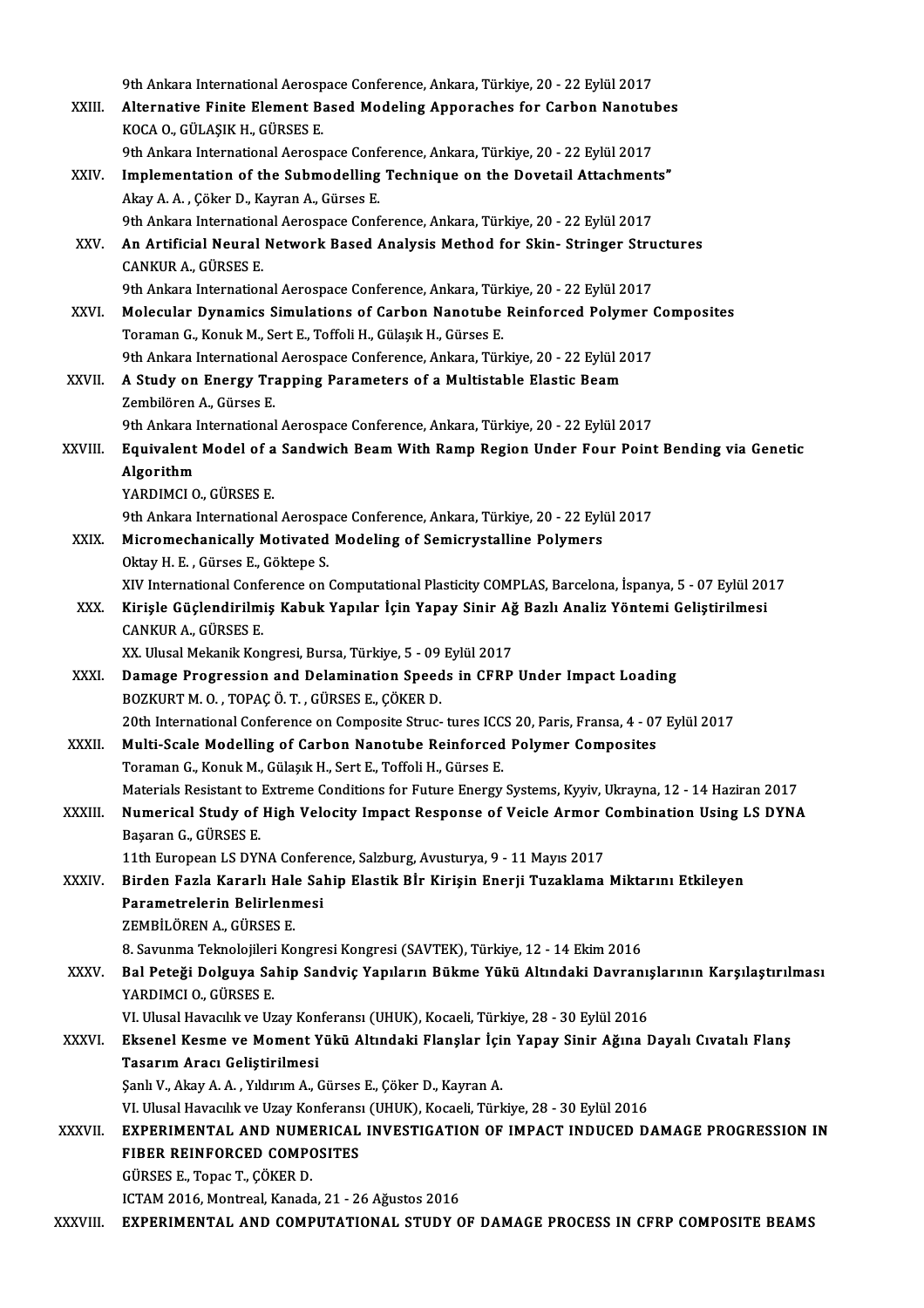UNDER LOWVELOCITY IMPACT

TOPAÇÖ.T. ,GÜRSESE.,ÇÖKERD.

17th InternationalConference onExperimentalMechanics,Rodos,Yunanistan,3 -07Temmuz2016

TOPAÇ Ö. T. , GÜRSES E., ÇÖKER D.<br>17th International Conference on Experimental Mechanics, Rodos, Yunanistan, 3 - 07 Temmuz 201<br>XXXIX. A Hybrid Morphing Trailing Edge Designed for Camber Change of the Control Surface<br>Tungë 17th International Conference on Experimental Mechanics, 1<br>A Hybrid Morphing Trailing Edge Designed for Camb<br>Tunçöz İ. O. , Yang Y., Gürses E., Şahin M., Yaman Y., Özgen S.<br>SeïTech2016, AJAA Science and Technology Forum 20 A Hybrid Morphing Trailing Edge Designed for Camber Change of the Control Surface<br>Tunçöz İ. O. , Yang Y., Gürses E., Şahin M., Yaman Y., Özgen S.<br>SciTech2016, AIAA Science and Technology Forum 2016, California, Amerika Bir Tunçöz İ. O. , Yang Y., Gürses E., Şahin M., Yaman Y., Özgen S.<br>SciTech2016, AIAA Science and Technology Forum 2016, California, Amerika Birleşik Devletleri, 4 - 08 Oc<br>XL. Hybrid Morphing Trailing Edge Designed for Camber SciTech2016, AIAA Science and Technology Forum 2016, Californ<br>Hybrid Morphing Trailing Edge Designed for Camber Char<br>TUNÇÖZ İ.O., YANG Y., GÜRSES E., ŞAHİN M., ÖZGEN S., YAMAN Y. Hybrid Morphing Trailing E<br>TUNÇÖZ İ. O. , YANG Y., GÜRSES<br>AIAA Scitech, 4 - 08 Ocak 2016<br>Hubrid mornbing trailing ed TUNÇÖZ İ. O. , YANG Y., GÜRSES E., ŞAHİN M., ÖZGEN S., YAMAN Y.<br>AIAA Scitech, 4 - 08 Ocak 2016<br>XLI. Hybrid morphing trailing edge designed for camber change of the control surface<br>Tungëz L.O. Yang Y. Gürses E. Sabin M. Özg AIAA Scitech, 4 - 08 Ocak 2016<br>Hybrid morphing trailing edge designed for camber<br>Tunçöz İ. O. , Yang Y., Gürses E., Şahin M., Özgen S., Yaman Y.<br>24th AIAA (AHS Adaptive Structures Conference 2016, Gelif Hybrid morphing trailing edge designed for camber change of the control surface<br>Tunçöz İ. O. , Yang Y., Gürses E., Şahin M., Özgen S., Yaman Y.<br>24th AIAA/AHS Adaptive Structures Conference, 2016, California, Amerika Birleş Tunçöz İ. O. , Yang Y., Gürses E., Şahin M., Özgen S., Yaman Y.<br>24th AIAA/AHS Adaptive Structures Conference, 2016, California, Amerika Birleşik Devletleri, 4 - 08 Ocak 2016<br>2011 - IMECE2015 51021 DEVELOPMENT OF BOLTED FLA 24th AIAA/AHS Adaptive Structures Conference, 2016<br>IMECE2015 51021 DEVELOPMENT OF BOLTED F<br>ANALYSIS AND ARTIFICIAL NEURAL NETWORK IMECE2015 51021 DEVELOPMENT OF BOLTED FLANGE D<br>ANALYSIS AND ARTIFICIAL NEURAL NETWORK<br>yıldırım a., hasan g., AKAY A.A., GÜRSES E., ÇÖKER D., KAYRAN A.<br>IMECE2015 - ASME 2015 International Mechanisal Engineering G ANALYSIS AND ARTIFICIAL NEURAL NETWORK<br>yıldırım a., hasan g., AKAY A. A. , GÜRSES E., ÇÖKER D., KAYRAN A.<br>IMECE2015 - ASME 2015 International Mechanical Engineering Congress & Exposition, Houston, 13 - 19 Kasım<br>2015 **y**ıldırı<br>IMECE<br>2015<br>DEVE IMECE2015 - ASME 2015 International Mechanical Engineering Congress & Exposition, Houston, 13 - 19 Kass<br>2015<br>ARTIEICIAL NEURAL NETWORK 2015<br>XLIII. DEVELOPMENT OF BOLTED FLANGE DESIGN TOOL BASED ON FINITE ELEMENT ANALYSIS AND<br>ARTIFICIAL NEURAL NETWORK DEVELOPMENT OF BOLTED FLANGE DESIGN TOOL BAS.<br>ARTIFICIAL NEURAL NETWORK<br>Yildirim A., Kayran A., Gulasik H., Çöker D., Gürses E., Kayran A.<br>ASME International Mechanical Engineering Congress and Eune ASME International Mechanical Engineering Congress and Exposition (IMECE2015), Texas, Amerika Birleşik<br>Devletleri, 13 - 19 Kasım 2015 Yildirim A., Kayran A., Gulasik H<br>ASME International Mechanical<br>Devletleri, 13 - 19 Kasım 2015<br>Exnorimantal and numarica ASME International Mechanical Engineering Congress and Exposition (IMECE2015), Texas, Amerika Birleşik<br>Devletleri, 13 - 19 Kasım 2015<br>XLIV. Experimental and numerical investigation of damage interaction mechanism in compos Devletleri, 13 - 19 Kasım 2015<br>Experimental and numerical<br>dynamic transverse loading<br>Tanas O. Burak C. CÜBSES E. C Experimental and numerical investi<br>dynamic transverse loading<br>Topac O., Burak G., GÜRSES E., ÇÖKER D.<br>SES 52nd Annual Technical Meeting Coll dynamic transverse loading<br>Topac O., Burak G., GÜRSES E., ÇÖKER D.<br>SES 52nd Annual Technical Meeting, College Park, Amerika Birleşik Devletleri, 26 - 28 Ekim 2015<br>Failure Initiation and Progression in 0.90 CEPP Composite B Topac O., Burak G., GÜRSES E., ÇÖKER D.<br>SES 52nd Annual Technical Meeting, College Park, Amerika Birleşik Devletleri, 26 - 28 Ekim 2015<br>XLV. Failure Initiation and Progression in 0 90 CFRP Composite Beams Subject to Out of **SES 52nd Annual<br>Failure Initiatio<br>velocity Impact<br>CÖVEP D. Topes** Failure Initiation and Progres<br>velocity Impact<br>ÇÖKER D., Topaç Ö.T., GÜRSES E.<br>Seciety of Engineering Science 52. Society of Engineering Science 52nd Annual Technical Meeting, College Park, Amerika Birleşik Devletleri, 26 - 28<br>Ekim 2015 ÇÖKER D., T<br>Society of E<br>Ekim 2015<br>Püvük Ora Society of Engineering Science 52nd Annual Technical Meeting, College Park, Amerika Birleşik Devletleri, 26 - 28<br>Ekim 2015<br>XLVI. Büyük Oranda Şekil Değiştirebilen Bir Hibrid Firar Kenarı Kontrol Yüzeyinin Tasarımı ve Anali Ekim 2015<br>Büyük Oranda Şekil Değiştirebilen Bir Hibrid Firar Kenaı<br>İlhan Ozan T., Yosheph Y., Gürses E., Şahin M., Özgen S., Yaman Y.<br>UHAT2015 W. Ulusel Havasılık Telmolajisi ve Uvrulamaları Kana Büyük Oranda Şekil Değiştirebilen Bir Hibrid Firar Kenarı Kontrol Yüzeyinin Tasarımı ve Aı<br>İlhan Ozan T., Yosheph Y., Gürses E., Şahin M., Özgen S., Yaman Y.<br>UHAT2015, III. Ulusal Havacılık Teknolojisi ve Uygulamaları Kong ilhan Ozan T., Yosheph Y., Gürses E., Şahin M., Özgen S., Yaman Y.<br>UHAT2015, III. Ulusal Havacılık Teknolojisi ve Uygulamaları Kongresi, İzmir, Türkiye, 23 - 24 Ekim 20:<br>XLVII. Modeling of a Three-Dimensional Spherulite Mi UHAT2015, III. Ulusal<br>Modeling of a Three<br>Oktay H. E. , Gürses E.<br>European Conference Oktay H. E. , Gürses E.<br>European Conference on Numerical Mathematics and Advanced Applications (ENUMATH), Ankara, Türkiye, 14 - 18 Oktay H. E. , Gürses E.<br>European Conference on Nume:<br>Eylül 2015, cilt.112, ss.567-575<br>Finite Flament Modeling of 2 XLVIII. Finite Element Modeling of Three Dimensional Spherulite Microstructures<br>Oktay H. E., Gürses E. Eylül 2015, cilt.112, ss<br>Finite Element Mod<br>Oktay H. E. , Gürses E.<br>European Conference Finite Element Modeling of Three Dimensional Spherulite Microstructures<br>Oktay H. E. , Gürses E.<br>European Conference on Numerical Mathematics and Advanced Applications (ENUMATH), Ankara, Türkiye, 14 - 18<br>Evlül 2015 Oktay H. E. ,<br>European C<br>Eylül 2015<br>BABAMETI European Conference on Numerical Mathematics and Advanced Applications (ENUMATH), Ankara, Türkiye, 1<br>Eylül 2015<br>XLIX. PARAMETRIC STUDY FOR THE STUDY OF THE EFFECT OF CONTACT PARAMETERS FOR PLASTIC Eylül 2015<br>PARAMETRIC STUDY FOR THE STUDY OF THE I<br>ANALYSIS OF BOLTED FLANGE CONNECTIONS<br>Vilmer S. E., Keyran A. Gürece E. Göker D PARAMETRIC STUDY FOR THE STUDY<br>ANALYSIS OF BOLTED FLANGE CONN.<br>Yilmaz S. E. , Kayran A., Gürses E., Çöker D.<br><sup>9th</sup> Ankara International Acrospese Confo. 8thALYSIS OF BOLTED FLANGE CONNECTIONS<br>19th Ankara International Aerospace Conference, Ankara, Türkiye, 10 - 12 Eylül 2015<br>8th Ankara International Aerospace Conference, Ankara, Türkiye, 10 - 12 Eylül 2015 L. 3D Numerical Simulation of Nonenergetic Reactive Armor SaeidiF.,KurtM.C. ,GürsesE.,ÇökerD. 8th Ankara International Aerospace Conference, Ankara, Türkiye, 10 - 12 Eylül 2015 LI. MODELING OF A CIRCULAR DOUBLE FLANGE JOINT INCLUDING CONTACT AND FRICTION EFFECTS Akay A. A., Gulasik H., Yildirim A., Çöker D., Kayran A., Gürses E.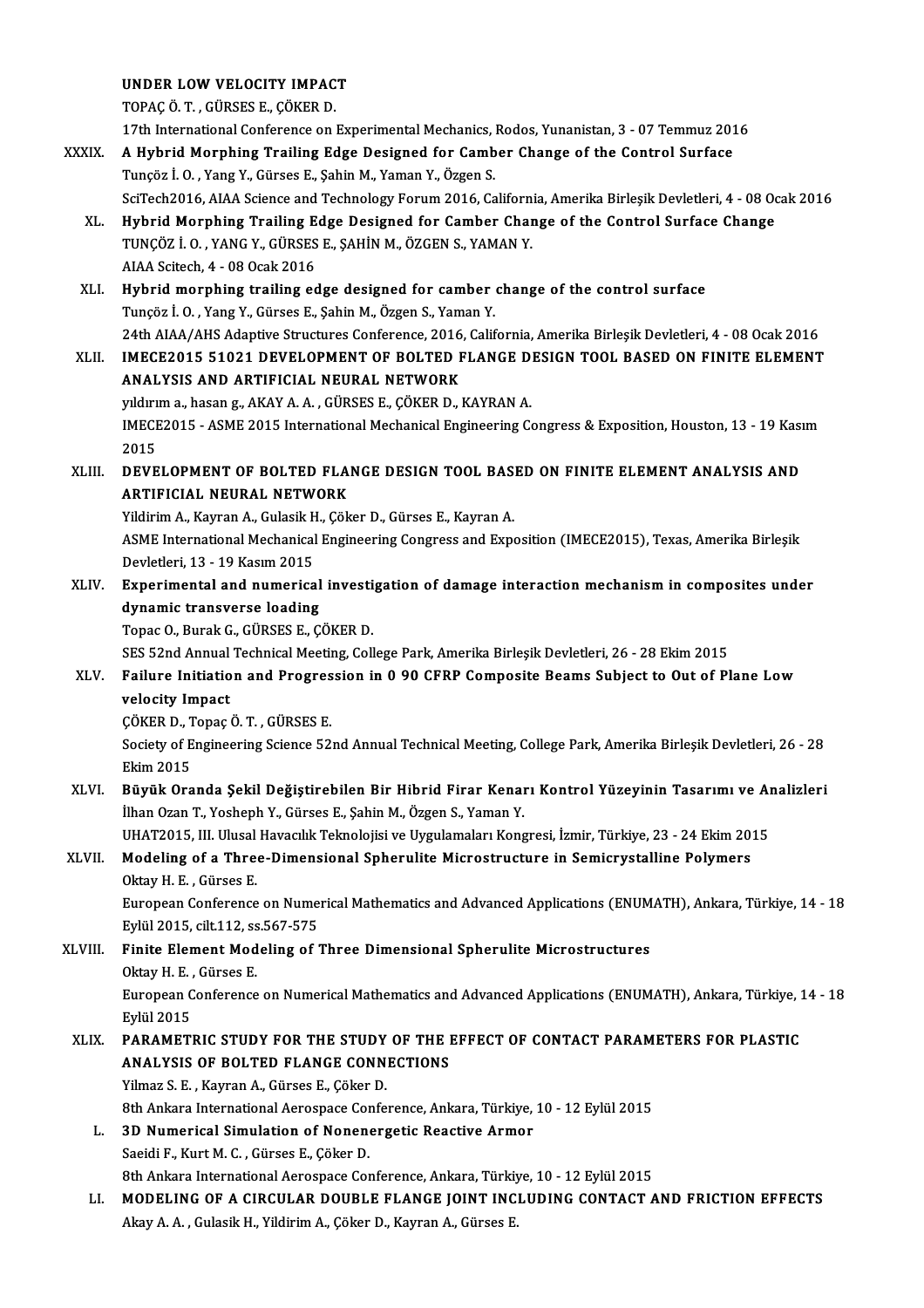8th Ankara International Aerospcae Conference, Ankara, Türkiye, 10 - 12 Eylül 2015<br>RARAMETERS CORRELATION STUDY TO INVESTICATE THE EEEECTS OF CEC

|        | 8th Ankara International Aerospcae Conference, Ankara, Türkiye, 10 - 12 Eylül 2015                                                                                                             |
|--------|------------------------------------------------------------------------------------------------------------------------------------------------------------------------------------------------|
| LII.   | PARAMETERS CORRELATION STUDY TO INVESTIGATE THE EFFECTS OF GEOMETRIC VARIABLES ON                                                                                                              |
|        | THE SAFETY OF BOLTED FLANGE CONNECTIONS                                                                                                                                                        |
|        | Yildirim A., Akay A. A., Gulasik H., Çöker D., Gürses E., Kayran A.                                                                                                                            |
|        | 8th Ankarar International Aerospace Conference, Ankara, Türkiye, 10 - 12 Eylül 2015                                                                                                            |
| LIII.  | Experimental Investigation of Impact Induced Failure Process in CFRP Composite Laminates                                                                                                       |
|        | Topaç Ö. T., Taşdemir B., GÜRSES E., ÇÖKER D.                                                                                                                                                  |
|        | 8th Ankara International Aerospace Conference, Ankara, Türkiye, 10 - 12 Eylül 2015                                                                                                             |
| LIV.   | Design and Analysis of an Unmanned Aerial Vehicle Hybrid Trailing Edge Control Surface Having                                                                                                  |
|        | <b>Camber and Decamber Capabilities</b>                                                                                                                                                        |
|        | Topaç Ö. T., Taşdemir B., GÜRSES E., ÇÖKER D.                                                                                                                                                  |
|        | 8th Ankara International Aerospace Conference, Ankara, Türkiye, 10 - 12 Eylül 2015                                                                                                             |
| LV.    | Modeling of Circular Double Flange Joint Including Contact and Friction Effects                                                                                                                |
|        | AKAY A. A., Gülaşık H., Yıldırım A., ÇÖKER D., KAYRAN A., GÜRSES E.                                                                                                                            |
|        | 8th Ankara International Aerospace Conference-AIAC, Ankara, Türkiye, 10 - 12 Eylül 2015                                                                                                        |
| LVI.   | Design and Analyses of an Unmanned Aerial Vehicle Hybrid Trailing Edge Control Surface Having                                                                                                  |
|        | <b>Camber and Decamber Capabilities</b>                                                                                                                                                        |
|        | İlhan Ozan T., Yosheph Y., Gürses E., Şahin M., Özgen S., Yaman Y.                                                                                                                             |
|        | AIAC2015, 8th Ankara International Aerospace Conference, Ankara, Türkiye, 10 - 12 Eylül 2015                                                                                                   |
| LVII.  | Numerical investigation of impact induced damage progression in composites and correlations with                                                                                               |
|        | experiments                                                                                                                                                                                    |
|        | Topac O., Burak G., GÜRSES E., ÇÖKER D.                                                                                                                                                        |
|        | 5th ECCOMAS Thematic Conference on the Mechanical Response of Composites, Bristol, Birleşik Krallık, 7 - 09 Eylül                                                                              |
|        | 2015                                                                                                                                                                                           |
| LVIII. | Finite Element Modeling of Textured Surfaces of Ultra High Molecular Weight Tibial Insert                                                                                                      |
|        | Oktay H. E., Gürses E.                                                                                                                                                                         |
|        | 9th European Solid Mechanics Conference ESMC 2015, Madrid, İspanya, 6 - 10 Temmuz 2015                                                                                                         |
| LIX.   | Hibrit Bir Kontrol Yüzeyinin Hesaplamalı Akışkanlar Dinamiği Destekli Yapısal Analizi                                                                                                          |
|        | Arslan P., Uğur K., Harun T., İlhan Ozan T., Yosheph Y., Özgen S., Gürses E., Şahin M., Yaman Y.                                                                                               |
|        | UMTS2015, Uluslararası Katılımlı 17. Makina Teorisi Sempozyumu, İzmir, Türkiye, 14 - 17 Haziran 2015                                                                                           |
| LX.    | Experimental and Computational Investigation of Out-of-Plane Low Velocity Impact Behavior of                                                                                                   |
|        | <b>CFRP Composite Plates</b>                                                                                                                                                                   |
|        | Topac O.T., Tasdemir B., Gozluklu B., GÜRSES E., ÇÖKER D.                                                                                                                                      |
|        | Annual Conference and Exposition of Society-for-Experimental-Mechanics on Experimental and Applied Mechanics,<br>California, Amerika Birleşik Devletleri, 8 - 11 Haziran 2015, cilt.8, ss.9-16 |
| LXI.   | Experimental and computational investigation of out of plane low velocity impact behaviour of CFRP                                                                                             |
|        | composite plates                                                                                                                                                                               |
|        | Topaç Ö. T., Taşdemir B., Gözlüklü B., GÜRSES E., ÇÖKER D.                                                                                                                                     |
|        | SEM 2015 Conference & Exposition, Costa Mesa, CA, Amerika Birleşik Devletleri, 8 - 11 Haziran 2015                                                                                             |
| LXII.  | A Hybrid Control Surface Capable of Camber and Decamber Morphing                                                                                                                               |
|        | Tunçöz İ. O., Yang Y., GÜRSES E., ŞAHİN M., ÖZGEN S., YAMAN Y.                                                                                                                                 |
|        | 7th Eccomas Thematic Conference on Smart Structures and Materials, Ponte Delgada, Portekiz, 3 - 06 Haziran 2015                                                                                |
| LXIII. | A Hybrid Trailing Edge Control Surface Capable of Camber and Decamber Morphing                                                                                                                 |
|        | İlhan Ozan T., Yosheph Y., Gürses E., Şahin M., Özgen S., Yaman Y.                                                                                                                             |
|        | SMART2015, 7th ECCOMAS Thematic Conference on Smart Structures and Materials, Ponta-Delgada, Portekiz, 3 -                                                                                     |
|        | 06 Haziran 2015                                                                                                                                                                                |
| LXIV.  | Bir Hibrit Firar Kenarı Kontrol Yüzeyinin Tasarımı ve Analizi                                                                                                                                  |
|        | Arslan P., Uğur K., Harun T., İlhan Ozan T., Yosheph Y., Gürses E., Şahin M., Özgen S., Yaman Y.                                                                                               |
|        | TMMOB Makina Mühendisleri Odası, VIII. Ulusal Uçak, Havacılık ve Uzay Mühendisliği Kurultayı, Eskişehir, Türkiye,                                                                              |
|        | 22 - 23 Mayıs 2015                                                                                                                                                                             |
| LXV.   | Design of Experiments Study for Determination for the Study of the Effect of Contact Parameters in                                                                                             |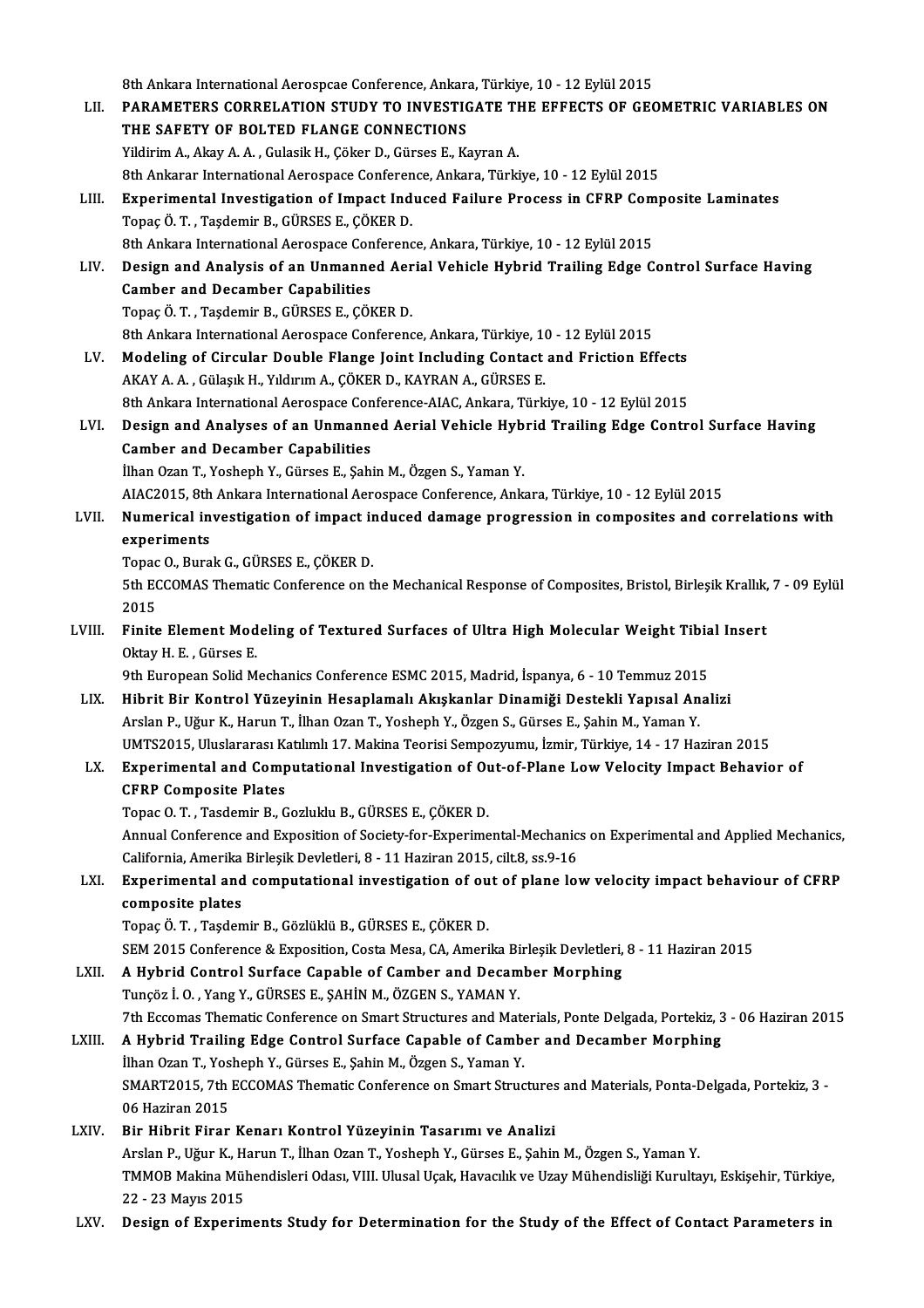#### Bolted Flange Connections

**Bolted Flange Connections<br>Yılmaz S.E. , Özcihan T., Kayran A., Gürses E., Çöker D.<br>International Conference en Advances in Meshanisal I** 

International Conference on Advances in Mechanical Engineering (ICAME 2015), İstanbul, Türkiye, 13 - 15 Mayıs<br>2015 Yılmaz<br>Intern<br>2015<br>Low y International Conference on Advances in Mechanical Engineering (ICAME 2015), İstanbul, Türkiye, 13 - 15<br>2015<br>LXVI. Low velocity impact damage on laminated composites simulations and correlations with tests<br>Tense O. Cerluky

2015<br>Low velocity impact damage on lamin:<br>Topac O., Gozluklu B., GÜRSES E., ÇÖKER D.<br>International Conference on Advances in C Low velocity impact damage on laminated composites simulations and correlations with tests<br>Topac 0., Gozluklu B., GÜRSES E., ÇÖKER D.<br>International Conference on Advances in Composite Materials and Structures, İstanbul, Tü

Topac<br>Intern<br>2015<br>Strug International Conference on Advances in Composite Materials and Structures, İstanbul, Türkiye, 1<br>2015<br>LXVII. Structural Analysis of an Unconventional Hybrid Control Surface of a Morphing Wing<br>Arclan B. Häur K. Harun T. İlb

- 2015<br>Structural Analysis of an Unconventional Hybrid Control Surface of a Morphing V<br>Arslan P., Uğur K., Harun T., İlhan Ozan T., Yosheph Y., Gürses E., Şahin M., Özgen S., Yaman Y.<br>ICAST2014: 25th International Conference Structural Analysis of an Unconventional Hybrid Control Surface of a Morphing Wing<br>Arslan P., Uğur K., Harun T., İlhan Ozan T., Yosheph Y., Gürses E., Şahin M., Özgen S., Yaman Y.<br>ICAST2014: 25th International Conference o Arslan P., Uğur K., Harun T., İlhan Ozan T., Yosheph Y., Gürses E., Şahin M., Özgen S., Yaman Y.<br>ICAST2014: 25th International Conference on Adaptive Structures and Technologies, The Ha<br>Ekim 2014<br>Katmanlı Kompozitlerde Düş ICAST2014: 25th International Conference on Adaptive Structures a:<br>Ekim 2014<br>LXVIII. Katmanlı Kompozitlerde Düşük Hızlı Darbe Davranış Analizi<br>Tenes Ö T. Tesdemir B. CÜREES E. GÖKER D.
- Topaç Ö.T., Taşdemir B., GÜRSES E., ÇÖKER D. Katmanlı Kompozitlerde Düşük Hızlı Darbe Davranış Analizi<br>Topaç Ö. T. , Taşdemir B., GÜRSES E., ÇÖKER D.<br>V. Ulusal Havacılık ve Uzay Konferansı (UHUK), Kayseri, Türkiye, 8 - 10 Eylül 2014<br>Konvensiyenel Olmayan İlti Farklı

LXIX. Konvansiyonel Olmayan İki Farklı Kontrol Yüzeyinin Yapısal Özel iklerinin Değerlendirilmesi ve V. Ulusal Havacılık<br>Konvansiyonel O<br>Karşılaştırılması<br>Arslap B. Hğur K. I Konvansiyonel Olmayan İki Farklı Kontrol Yüzeyinin Yapısal Özelliklerinin Değerl<br>Karşılaştırılması<br>Arslan P., Uğur K., Harun T., İlhan Ozan T., Yosheph Y., Gürses E., Şahin M., Özgen S., Yaman Y.<br>UHUZ2014 V. Ulusal Havasıl

Karşılaştırılması<br>Arslan P., Uğur K., Harun T., İlhan Ozan T., Yosheph Y., Gürses E., Şahin M., Özgen S., Yan<br>UHUK2014, V. Ulusal Havacılık ve Uzay Konferansı, Kayseri, Türkiye, 8 - 10 Eylül 2014<br>Medeling of Spherulite Mis UHUK2014, V. Ulusal Havacılık ve Uzay Konferansı, Kayseri, Türkiye, 8 - 10 Eylül 2014

- LXX. Modeling of Spherulite Microstructures in Semicrystalline Polymers<br>Oktay H. E., Gürses E. IUTAM Symposium on Innovative Numerical Approaches for Materials and Structures in Multi-Field and Multi-Oktay H. E. , Gürses E.<br>IUTAM Symposium on Innovative Numerical Appro.<br>Scale Problems, Siegen, Almanya, 1 - 04 Eylül 2014<br>Konvensivenel ve Konvensivenel Olmayan Ko
- IUTAM Symposium on Innovative Numerical Approaches for Materials and Structures in Multi-Field and Multi-Scale Problems, Siegen, Almanya, 1 04 Eylül 2014<br>LXXI. Konvansiyonel ve Konvansiyonel Olmayan Kontrol Yüzeyine Sahi Scale Problems, Siegen, Alman<br>Konvansiyonel ve Konvan:<br>Ağırlıklarının İncelenmesi<br>Tanas Ö.T., Tasdamir B. GÜP Konvansiyonel ve Konvansiyonel Olmaya<br>Ağırlıklarının İncelenmesi<br>Topaç Ö. T. , Taşdemir B., GÜRSES E., ÇÖKER D.<br>7. Sayınma Telmeleilleri Kongresi Kongresi SA

**Ağırlıklarının İncelenmesi**<br>Topaç Ö. T. , Taşdemir B., GÜRSES E., ÇÖKER D.<br>7. Savunma Teknolojileri Kongresi Kongresi SAVTEK 2014, Ankara, Türkiye, 25 - 27 Haziran 2014

LXXII. Çukur İmla Şişen Zırh Etkileşiminin Sayısal Yöntemlerle İncelenmesi KurtM.C. ,SaeidiF.,GürsesE.,ÇökerD.

7. Savunma Teknolojileri Kongresi Kongresi SAVTEK 2014, Ankara, Türkiye, 25 - 27 Haziran 2014

- LXXIII. Konvansiyonel ve Konvansiyonel Olmayan Kontrol Yüzeyine Sahip İnsansız Hava Aracı Kanatlarının 7. Savunma Teknolojileri Kongresi Kongresi SAVTEI<br>Konvansiyonel ve Konvansiyonel Olmayan Ko<br>Aerodinamik Özelliklerinin Değerlendirilmesi<br>Tenes Ö.T. Teedemir B. GÜRSES E. GÖKER D Konvansiyonel ve Konvansiyonel Olmaya<br>Aerodinamik Özelliklerinin Değerlendirilı<br>Topaç Ö.T., Taşdemir B., GÜRSES E., ÇÖKER D.<br>7. Serunma Telmeleilleri Kongresi Kongresi SA
	-

Topaç Ö. T. , Taşdemir B., GÜRSES E., ÇÖKER D.<br>7. Savunma Teknolojileri Kongresi Kongresi SAVTEK 2014, Ankara, Türkiye, 25 - 27 Haziran 2014

Topaç Ö. T. , Taşdemir B., GÜRSES E., ÇÖKER D.<br>7. Savunma Teknolojileri Kongresi Kongresi SAVTEK 2014, Ankara, Türkiye, 25 - 27 Haziran 2014<br>2. Konvansiyonel ve Konvansiyonel Olmayan Kontrol Yüzeylerine Sahip İnsansız Hava 7. Savunma Teknolojileri Kongresi Kongresi SAVTEK 2014, Ankara<br>Konvansiyonel ve Konvansiyonel Olmayan Kontrol Yüzeyle<br>Kanatlarının Aerodinamik Özelliklerinin Değerlendirilmesi<br><sup>İlban Oran T. Yoshanb V. Özgan S. Gürses E. S</sup> Konvansiyonel ve Konvansiyonel Olmayan Kontrol Yüzey<br>Kanatlarının Aerodinamik Özelliklerinin Değerlendirilme:<br>İlhan Ozan T., Yosheph Y., Özgen S., Gürses E., Şahin M., Yaman Y.<br>SAVTEK2014, 7. Sayınma Teknolojileri Kongresi Kanatlarının Aerodinamik Özelliklerinin Değerlendirilmesi<br>İlhan Ozan T., Yosheph Y., Özgen S., Gürses E., Şahin M., Yaman Y.<br>SAVTEK2014, 7. Savunma Teknolojileri Kongresi, Ankara, Türkiye, 25 - 27 Haziran 2014<br>Konyansiyane İlhan Ozan T., Yosheph Y., Özgen S., Gürses E., Şahin M., Yaman Y.<br>SAVTEK2014, 7. Savunma Teknolojileri Kongresi, Ankara, Türkiye, 25 - 27 Haziran 2014<br>LXXV. Konvansiyonel ve Konvansiyonel Olmayan Kontrol Yüzeylerine S

SAVTEK2014, 7. Savunma Teknolojileri Kong<br>Konvansiyonel ve Konvansiyonel Olmay<br>Kanatlarının Ağırlıklarının İncelenmesi<br>Arslan B. Häur K. Harun T. Gürses E. Sabin ArslanP.,UğurK.,HarunT.,GürsesE.,ŞahinM.,ÖzgenS.,YamanY. Kanatlarının Ağırlıklarının İncelenmesi<br>Arslan P., Uğur K., Harun T., Gürses E., Şahin M., Özgen S., Yaman Y.<br>SAVTEK2014, 7. Savunma Teknolojileri Kongresi, Ankara, Türkiye, 25 - 27 Haziran 2014<br>Pir İncansır Have Arssının Arslan P., Uğur K., Harun T., Gürses E., Şahin M., Özgen S., Yaman Y.<br>SAVTEK2014, 7. Savunma Teknolojileri Kongresi, Ankara, Türkiye, 25 - 27 Haziran 2014<br>LXXVI. Bir İnsansız Hava Aracının Konvansiyonel Olmayan Esnek K

# SAVTEK2014, 7. Savu<br>Bir İnsansız Hava *I*<br>Yapısının Tasarımı<br>Arslan B. Häur K. Ha Bir İnsansız Hava Aracının Konvansiyonel Olmayan Esnek Kontrol Yüzeylerinin Y.<br>Yapısının Tasarımı<br>Arslan P., Uğur K., Harun T., İlhan Ozan T., Yosheph Y., Gürses E., Şahin M., Özgen S., Yaman Y.<br>HiTEK2014 3. Havasılıka İle

Yapısının Tasarımı<br>Arslan P., Uğur K., Harun T., İlhan Ozan T., Yosheph Y., Gürses E., Şahin M., Özgen S., Yaman Y.<br>HİTEK2014, 3. Havacılıkta İleri Teknolojiler Konferansı, İstanbul, Türkiye, 18 - 20 Haziran 2014<br>Mianostru Arslan P., Uğur K., Harun T., İlhan Ozan T., Yosheph Y., Gürses E., Şahin M., Özgen S., Yaman Y.<br>HİTEK2014, 3. Havacılıkta İleri Teknolojiler Konferansı, İstanbul, Türkiye, 18 - 20 Haziran 20<br>LXXVII. Microstructural Modeli

- HİTEK2014, 3. Havacı<br>Microstructural Mo<br>Oktay H. E. , Gürses E.<br>HITAM Sumnosium on IUTAM Symposium on Micromechanics of Defects in Solids, Sevilla, İspanya, 9 - 13 Haziran 2014
- LXXVIII. A Hybrid Trailing Edge Control Surface Concept Arslan P., Uğur K., Harun T., İlhan Ozan T., Yosheph Y., Gürses E., Şahin M., Özgen S., Yaman Y.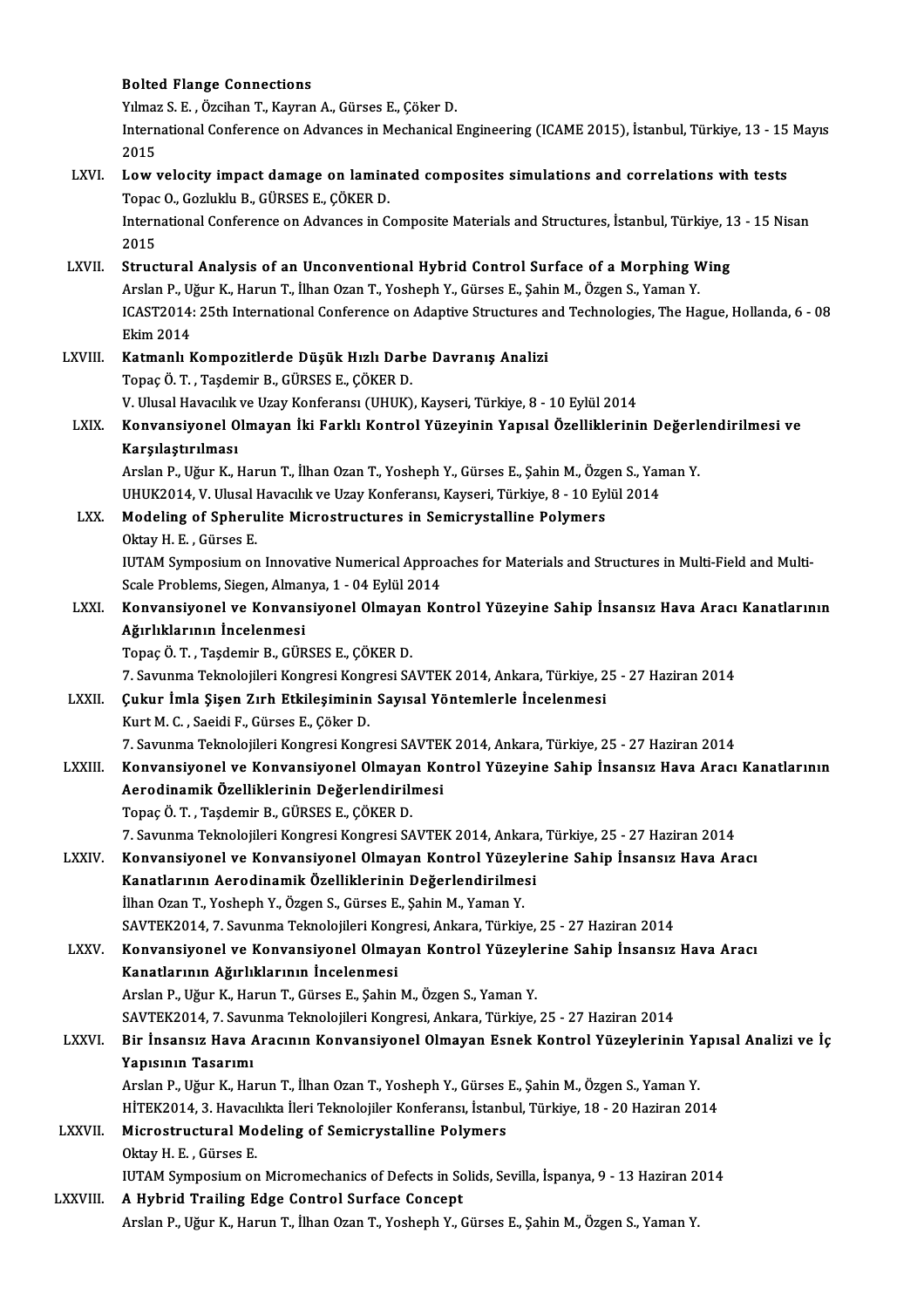DeMEASS-VI, 6th Conference for Design, Modelling and Experiments of Advanced Structures and Systems, The<br>Hague Hellanda 25, 28 Mayıs 2014 DeMEASS-VI, 6th Conference for Desi<br>Hague, Hollanda, 25 - 28 Mayıs 2014<br>Büyük Oranda Sakil Değistirabile DeMEASS-VI, 6th Conference for Design, Modelling and Experiments of Advanced Structures and Systems, The<br>Hague, Hollanda, 25 - 28 Mayıs 2014<br>LXXIX. Büyük Oranda Şekil Değiştirebilen Kanat Yüzeylerinin Aerodinamik Yükler Al Hague, Hollanda, 25 - 28 Mayıs 2014<br><mark>Büyük Oranda Şekil Değiştirebilen Kanat Yüzeylerinin Aerodinamik Yükler Altı</mark><br>Arslan P., Kalkan U., Tıraş H., Tunçöz İ. O. , Yang Y., Gürses E., Şahin M., Özgen S., Yaman Y.<br>2. Ulusel H Büyük Oranda Şekil Değiştirebilen Kanat Yüzeylerinin Aerodinamik Yükler Altındaki Da<br>Arslan P., Kalkan U., Tıraş H., Tunçöz İ. O. , Yang Y., Gürses E., Şahin M., Özgen S., Yaman Y.<br>2. Ulusal Havacılık Teknolojisi ve Uygula Arslan P., Kalkan U., Tıraş H., Tunçöz İ. O. , Yang Y., Gürses E., Şahin M., Özgen S., Yaman Y.<br>2. Ulusal Havacılık Teknolojisi ve Uygulamaları Kongresi UHAT, İzmir, Türkiye, 29 - 30 Kasım 2013<br>2. LXXX. Büyük Oranda Şekil 2. Ulusal Havacılık Teknolojisi ve Uygulamaları Kongresi UHAT, İzmir, Türkiye, 29 - 30 Kasım 2013<br>Büyük Oranda Şekil Değiştirebilen Kontrol Yüzeylerinin Yapısal Özelliklerinin Değerlendiril<br>Harun T., İlhan Ozan T., Gürses Büyük Oranda Şekil Değiştirebilen Kontrol Yüzeylerinin Yapısal Özelliklerinin Değerlendirilı<br>Harun T., İlhan Ozan T., Gürses E., Şahin M., Özgen S., Yaman Y.<br>UHAT2013, II. Ulusal Havacılık Teknolojisi ve Uygulamaları Kongr LXXXI. Büyük Oranda Şekil Değiştirebilen Kanat Yüzeylerinin Aerodinamik Yükler Altında Davranışları ArslanP.,UğurK.,YoshephY.,ÖzgenS.,ŞahinM.,GürsesE.,YamanY. Büyük Oranda Şekil Değiştirebilen Kanat Yüzeylerinin Aerodinamik Yükler Altında Davranış<br>Arslan P., Uğur K., Yosheph Y., Özgen S., Şahin M., Gürses E., Yaman Y.<br>UHAT2013, II. Ulusal Havacılık Teknolojisi ve Uygulamaları Ko Arslan P., Uğur K., Yosheph Y., Özgen S., Şahin M., Gürses E., Yaman Y.<br>13 UHAT2013, II. Ulusal Havacılık Teknolojisi ve Uygulamaları Kongresi, İzmir, Türkiye, 29 - 30 Kasım 2013<br>13 LXXXII. A Three Dimensional Model fo UHAT2013, II. Ulusal Havacılık Teknolojis<br>A Three Dimensional Model for Nan<br>Boundary Deformation Mechanisms<br>CÜRSES E A Three Dimensional Model for Nanocrystalline Materials based on Grain Interior and Grain<br>Boundary Deformation Mechanisms<br>GÜRSES E. Boundary Deformation Mechanisms<br>GÜRSES E.<br>COMPLAS XII - Computational Plasticity, Barselona, İspanya, 3 - 05 Eylül 2013<br>Yanı Kristal Bolimar Malzamaların Cak Ölsekli Madellanması LXXXIII. Yarı Kristal Polimer Malzemelerin Çok Ölçekli Modellenmesi<br>Oktay H. E., Gürses E. COMPLAS XII - Compu<br>Yarı Kristal Polimei<br>Oktay H. E. , Gürses E.<br>YVIII Hlucel Mekanik XVIII. Ulusal Mekanik Kongresi, Manisa, Türkiye, 26 - 30 Ağustos 2013 LXXXIV. Büyük Oranda Şekil Değiştirebilen Kanat Kontrol Yüzeylerinin Uçuştaki Etkileri Yaman Y., Özgen S., Şahin M., Gürses E. Büyük Oranda Şekil Değiştirebilen Kanat Kontrol Yüzeylerinin Uçuştaki Etkileri<br>Yaman Y., Özgen S., Şahin M., Gürses E.<br>UHAT2012, I. Ulusal Havacılık Teknolojisi ve Uygulamaları Kongresi, İzmir, Türkiye, 20 - 22 Aralık 2012 Yaman Y., Özgen S., Şahin M., Gürses E.<br>UHAT2012, I. Ulusal Havacılık Teknolojisi ve Uygulamaları Kongresi, İzmir, Türkiye, 20 - 22 Aralık 2012<br>LXXXV. Modeling of Nanocrystalline Metals based on Competing Grain Boundar UHAT2012, I. Ulusal Havacılık<br>Modeling of Nanocrystalli<br>Deformation Mechanisms<br>CÜPSES E. EL SAVED T Modeling of Nanocry<br>Deformation Mechani<br>GÜRSES E., EL SAYED T.<br>ICTAM - 22rd Internatio Deformation Mechanisms<br>GÜRSES E., EL SAYED T.<br>ICTAM - 23rd International Congress of Theoretical and Applied Mechanics, Pekin, Çin, 19 Ağustos - 24 Ekim 2012<br>Multiscale Modeling of Nanogrustalline Metals based en Competing GÜRSES E., EL SAYED T.<br>ICTAM - 23rd International Congress of Theoretical and Applied Mechanics, Pekin, Çin, 19 Ağustos - 24 Ekin<br>LXXXVI. Multiscale Modeling of Nanocrystalline Metals based on Competing Grain Boundary and ICTAM - 23rd International Congress o<br>Multiscale Modeling of Nanocrysta<br>Interior Deformation Mechanisms<br>Cüpses F Multiscale Modeling of Nanocrystalline Metals based on Competing Grain Boundary and Grain<br>Interior Deformation Mechanisms<br>GÜRSES E. Interior Deformation Mechanisms<br>GÜRSES E.<br>1st International Workshop on Physics based Modelling of Material Properties and Experimental Observations,<br>Ankara, Türkiye 22, 22 Ekim 2012. GÜRSES E.<br>1st International Workshop on Phys<br>Ankara, Türkiye, 22 - 23 Ekim 2012<br>Constitutive Modeling of Nanoeu 1st International Workshop on Physics based Modelling of Material Properties and Experimental Observation<br>Ankara, Türkiye, 22 - 23 Ekim 2012<br>LXXXVII. Constitutive Modeling of Nanocrystalline Metals based on Competing Grain Ankara, Türkiye, 22 - 23 Ekim 2012<br>Constitutive Modeling of Nanocrys<br>Interior Deformation Mechanisms<br>CÜPSES E. EL SAVED T Constitutive Modeling<br>Interior Deformation<br>GÜRSES E., EL SAYED T.<br>ECCOMAS - European Co Interior Deformation Mechanisms<br>GÜRSES E., EL SAYED T.<br>ECCOMAS - European Congress on Computational Methods in Applied Sciences and Engineering, Viyana,<br>Arustuwya 10, 14 Erlül 2012 GÜRSES E., EL SAYED T.<br>ECCOMAS - European Congres<br>Avusturya, 10 - 14 Eylül 2012<br>Seftening in Nonogrustallin LXXXVIII. Softening in Nanocrystalline Metals Modeling of Grain Growth Induced Creep and Relaxation<br>Birkle M., GÜRSES E., Miehe C. Avusturya, 10 - 14 Eylül 2012 Softening in Nanocrystalline Metals Modeling of Grain Growth Induced Creep and Relaxation<br>Birkle M., GÜRSES E., Miehe C.<br>82nd Annual Meeting of Gesellschaft für Angewandte Mathematik und Mechanik (GAMM), Graz, Avusturya, 1 Birkle M., GÜRSES E., Miehe C.<br>82nd Annual Meeting of Gesells<br>Nisan 2011, cilt.11, ss.377-378<br>Multissale Medeling of Nape 82nd Annual Meeting of Gesellschaft für Angewandte Mathematik und Mechanik (G.<br>Nisan 2011, cilt.11, ss.377-378<br>LXXXIX. Multiscale Modeling of Nanocrystalline Materials A Variational Approach<br>Pirkle M. CÜBSES E. Mishe C. Nisan 2011, cilt.11, ss.377-378<br>Multiscale Modeling of Nanocrystalline Materials A Variational Approach<br>Birkle M., GÜRSES E., Miehe C. Multiscale Modeling of Nanocrystalline Materials A Variational Approach<br>Birkle M., GÜRSES E., Miehe C.<br>82nd Annual Meeting of Gesellschaft für Angewandte Mathematik und Mechanik (GAMM), Graz, Avusturya, 18 - 21<br>Nisan 2011, Birkle M., GÜRSES E., Miehe C.<br>82nd Annual Meeting of Gesells<br>Nisan 2011, cilt.11, ss.511-512<br>A Veristional Constitutive M 82nd Annual Meeting of Gesellschaft für Angewandte Mathematik und Mechanik (GAMM), Graz, Avusturya, 18 - 2<br>Nisan 2011, cilt.11, ss.511-512<br>XC. A Variational Constitutive Model of Void Growth in Single and Polycrystals Appl Nisan 2011, cilt.11, ss.511-512<br>A Variational Constitutive Model of Voi<br>Grained and Nanocrystalline Materials<br>CÜRSES E. EL SAVED T A Variational Constitutional Constitution<br>Grained and Nanocry<br>GÜRSES E., EL SAYED T.<br>2th World Congress on Grained and Nanocrystalline Materials<br>GÜRSES E., EL SAYED T.<br>9th World Congress on Computational Mechanics (WCCM), Sidney, Avustralya, 19 - 23 Temmuz 2010 GÜRSES E., EL SAYED T.<br>9th World Congress on Computational Mechanics (WCCM), Sidney, Avustralya, 19 - 23 Temmuz 2010<br>XCI. A Variational Constitutive Model for Void Growth in Crystals Application to Nanocrystals<br>CÜRSES E. E 9th World Congress on<br>A Variational Constitute<br>GÜRSES E., EL SAYED T.<br>IV Europeen Conference A Variational Constitutive Model for Void Growth in Crystals Application to Nanocryst<br>GÜRSES E., EL SAYED T.<br>IV European Conference on Computational Mechanics (ECCM), Paris, Fransa, 16 - 21 Mayıs 2010<br>Multiscale Modeling o GÜRSES E., EL SAYED T.<br>IV European Conference on Computational Mechanics (ECCM), Paris, Fransa, 16 - 21 Mayıs 2010<br>XCII. Multiscale Modeling of High Energetic Materials under Impact Loads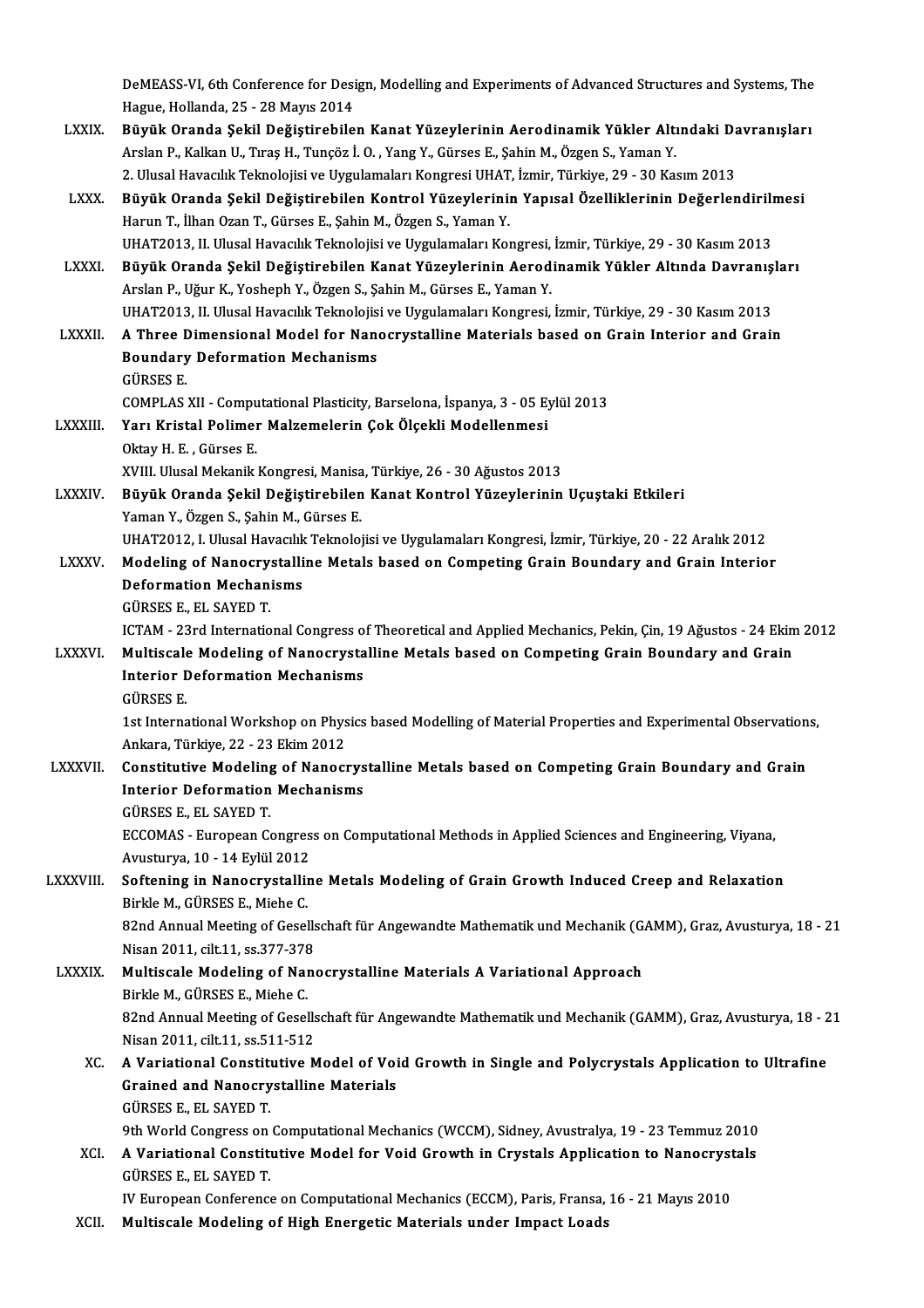RIMOLI J., GÜRSES E., ORTIZ M.<br>10th US National Congress on (

RIMOLI J., GÜRSES E., ORTIZ M.<br>10th US National Congress on Computational Mechanics, Columbus, Amerika Birleşik Devletleri, 16 - 19 Temmuz<br>2009 RIMOI<br>10th U<br>2009 10th US National Congress on Computational Mechanics, Columbus, Amerika Birleşik Devletleri, 16 - 19 Tem<br>2009<br>Representional Framework of Three Dimensional Configurational Force Driven Brittle Crack<br>Represention

# 2009<br>A Computation<br>Pirklo M Ci<sup>no</sup> A Computational Framewo<br>Propagation<br>Birkle M., GÜRSES E., Miehe C.<br><sup>79th</sup> Annual Meeting of Cesell

Propagation<br>Birkle M., GÜRSES E., Miehe C.<br>78th Annual Meeting of Gesellschaft für Angewandte Mathematik und Mechanik (GAMM), Zürich, İsviçre, 16 - 20<br>Temmus 2007, silt 7, ss.4020019, 4020020 Birkle M., GÜRSES E., Miehe C.<br>78th Annual Meeting of Gesellschaft für Ang<br>Temmuz 2007, cilt.7, ss.4030019-4030020<br>A Bobust Adaptive Alsorithm for Mate 78th Annual Meeting of Gesellschaft für Angewandte Mathematik und Mechanik (GAMM), Zürich, İsviçre, 16<br>Temmuz 2007, cilt.7, ss.4030019-4030020<br>XCIV. A Robust Adaptive Algorithm for Material Force Driven Brittle Fracture Ba

### Temmuz 2007, cilt.7, ss.4030019-4030020<br>A Robust Adaptive Algorithm for Mate<br>Energy Minimization<br>Miehe C., GÜRSES E., Zimmermann D. A Robust Adaptive Algorithm for<br>Energy Minimization<br>Miehe C., GÜRSES E., Zimmermann D.<br><sup>Eth Euronean Solid Mechaniss Confei</sup>

6thEuropeanSolidMechanicsConference,Budapest,Macaristan,28Ağustos -01Eylül2006

# Miehe C., GÜRSES E., Zimmermann D.<br>6th European Solid Mechanics Conference, Budapest, Macaristan, 28<br>XCV. On Variational Based Scale Bridging of Inelastic Composites<br>Pirkle M. GÜRSES E. Miehe G. 6th European Solid Mechanics<br>On Variational Based Scale<br>Birkle M., GÜRSES E., Miehe C.<br>77th Annual Meeting of Cesell

Birkle M., GÜRSES E., Miehe C.

77th Annual Meeting of Gesellschaft für Angewandte Mathematik und Mechanik (GAMM), Berlin, Almanya, 27 - 31<br>Mart 2006, cilt.6, ss.465-466 77th Annual Meeting of Gesellschaft für Angewandte Mathematik und Mechani<br>Mart 2006, cilt.6, ss.465-466<br>XCVI. Robust Algorithm for Brittle Fracture based on Energy Minimization<br>CilBSES E. Micha G.

# Mart 2006, cilt.6, ss.<br>Robust Algorithm<br>GÜRSES E., Miehe C.<br>77th Annual Meetin

Robust Algorithm for Brittle Fracture based on Energy Minimization<br>GÜRSES E., Miehe C.<br>77th Annual Meeting of Gesellschaft für Angewandte Mathematik und Mechanik (GAMM), Berlin, Almanya, 27 - 31<br>Mart 2006, si<sup>lt 6,</sup> ss.167 GÜRSES E., Miehe C.<br>77th Annual Meeting of Gese<br>Mart 2006, cilt.6, ss.167-168<br>Peformation Driven Home 77th Annual Meeting of Gesellschaft für Angewandte Mathematik<br>Mart 2006, cilt.6, ss.167-168<br>XCVII. Deformation Driven Homogenization of Fracturing Solids<br>Pirkle M. CÜBSES E. Micha C.

### Mart 2006, cilt.6, ss.167-168<br>Deformation Driven Homogenization of Fracturing Solids<br>Birkle M., GÜRSES E., Miehe C. Deformation Driven Homogenization of Fracturing Solids<br>Birkle M., GÜRSES E., Miehe C.<br>76th Annual Meeting of Gesellschaft für Angewandte Mathematik und Mechanik (GAMM), Lüksemburg, 28 Mart -<br>01 Nisan 2005, silt 5, ss 333, Birkle M., GÜRSES E., Miehe C.<br>76th Annual Meeting of Gesellsch<br>01 Nisan 2005, cilt.5, ss.333-334<br>Analysis of Evolving Deforma 76th Annual Meeting of Gesellschaft für Angewandte Mathematik und Mechanik (GAMM), Lüksemburg, 28 M<br>01 Nisan 2005, cilt.5, ss.333-334<br>XCVIII. Analysis of Evolving Deformation Microstructures in Instable Inelastic Solids Ba

### 01 Nisan 2005, cilt.5, ss.333-334<br>Analysis of Evolving Deforma<br>Relaxation Methods<br>GÜRSES E.. Miehe C. Analysis of Evolving Deformation Microstructures in Instable Inelastic Solids Based on Energy

XXI InternationalCongress ofTheoreticalandAppliedMechanics ICTAM,Varşova,Polonya,15 -21Ağustos2004

### GÜRSES E., Miehe C.<br>XXI International Congress of Theoretical and Applied Mechanics ICTAM, Varşova, Polonya, 15 - 21 Ağust<br>XCIX. Numerical Computation of Anisotropically Evolving Yield Surfaces Based on Micro to Macro<br>Tran XXI Internation<br>Numerical C<br>Transitions<br><sup>Pirkla M. C</sub>in</sup> **Numerical Computation of<br>Transitions<br>Birkle M., GÜRSES E., Miehe C.<br>75th Annual Meeting of Cesell**

**Transitions**<br>Birkle M., GÜRSES E., Miehe C.<br>75th Annual Meeting of Gesellschaft für Angewandte Mathematik und Mechanik (GAMM), Dresden, Almanya, 21 -<br>26 Mart 2004, si<sup>lt 4,</sup> ss <sup>210, 220</sub></sup> Birkle M., GÜRSES E., Miehe C.<br>75th Annual Meeting of Gesellsc.<br>26 Mart 2004, cilt.4, ss.219-220<br>Belavation Analysis of Mater T5th Annual Meeting of Gesellschaft für Angewandte Mathematik und Mechanik (GAMM), Dresden, 4<br>26 Mart 2004, cilt.4, ss.219-220<br>C. Relaxation Analysis of Material Instabilities in Damage Mechanics Based on Incremental<br>Conve

### 26 Mart 2004, cilt.4, ss.219-220<br>Relaxation Analysis of Mate<br>Convexification Techniques Relaxation Analysis of Materia<br>Convexification Techniques<br>Lambrecht M., GÜRSES E., Miehe C.<br>VII International Conference on Co Convexification Techniques<br>Lambrecht M., GÜRSES E., Miehe C.<br>VII International Conference on Computational Plasticity, COMPLAS, Barcelona, İspanya, 7 - 10 Nisan 2003

# Lambrecht M., GÜRSES E., Miehe C.<br>VII International Conference on Computational Plasticity, COMPLAS, Barcelona, İspanya<br>CI. Application of Relaxation Techniques to Nonconvex Isotropic Damage Model<br>Pirkle M. GÜRSES E. Miehe VII International Conference<br>**Application of Relaxation "**<br>Birkle M., GÜRSES E., Miehe C.<br>74th Annual Meeting of Cesell

Application of Relaxation Techniques to Nonconvex Isotropic Damage Model<br>Birkle M., GÜRSES E., Miehe C.<br>74th Annual Meeting of Gesellschaft für Angewandte Mathematik und Mechanik (GAMM), Abano Terme, İtalya, 24 -<br>28 Mart 2 Birkle M., GÜRSES E., Miehe C.<br>74th Annual Meeting of Gesellsc<br>28 Mart 2003, cilt.3, ss.222-223

# 28 Mart 2003, cilt.3, ss.222-223<br>Ansiklopedide Bölümler

nsiklopedide Bölümler<br>I. A Numerical Approach to Simulate Oxidation in Thermal Barrier Coatings<br>Socidi E. Gürees E. Aslan Ö Mopeurus Borumor<br>A Numerical Approach to<br>Saeidi F., Gürses E., Aslan Ö.<br>Fleevier Science, Ovford (Ar <mark>A Numerical Approach to Simulate Oxidation in T</mark><br>Saeidi F., Gürses E., Aslan Ö.<br>Elsevier Science, Oxford/Amsterdam , ss.986-992, 2020